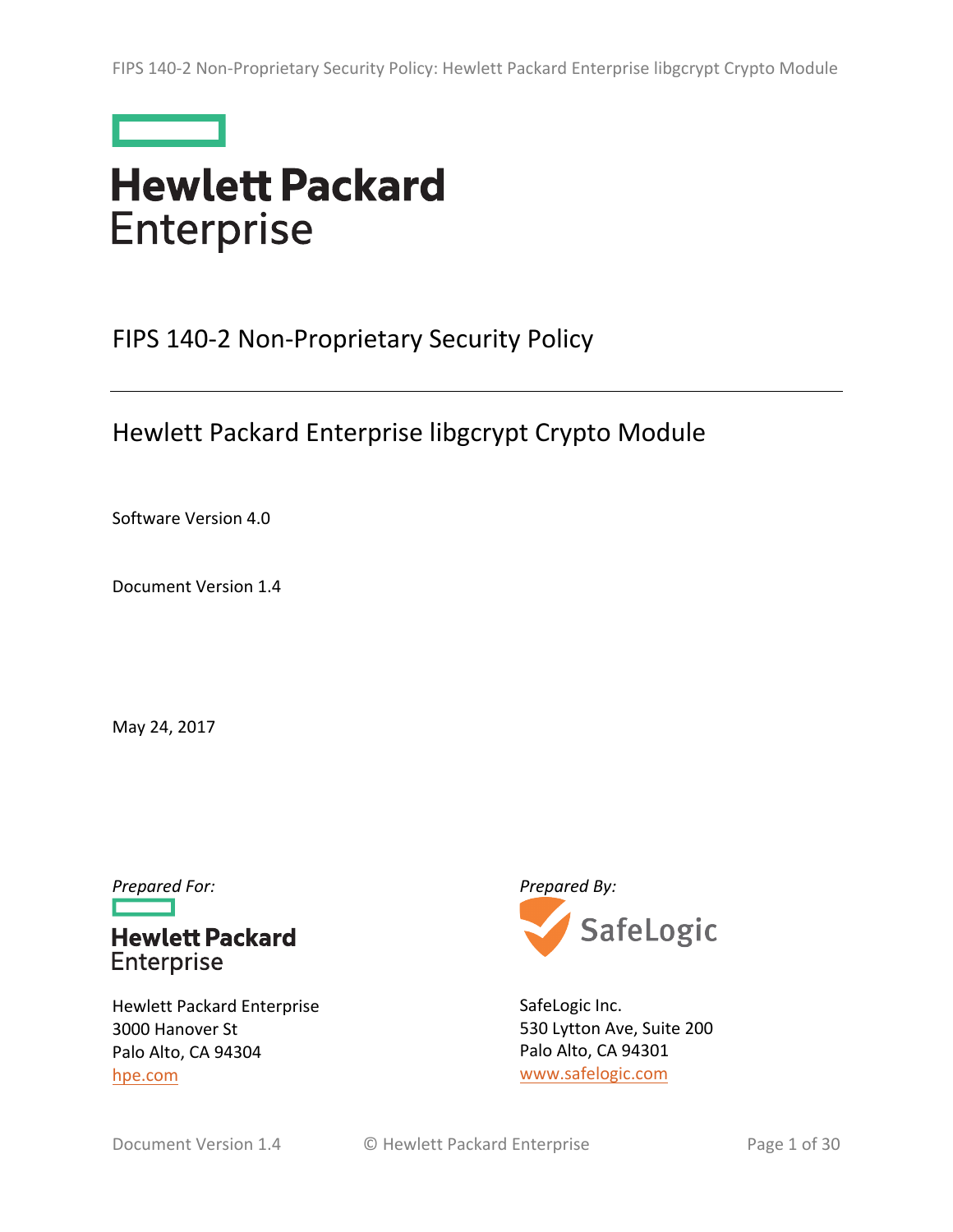# **Abstract**

This document provides a non-proprietary FIPS 140-2 Security Policy for Hewlett Packard Enterprise libgcrypt Crypto Module.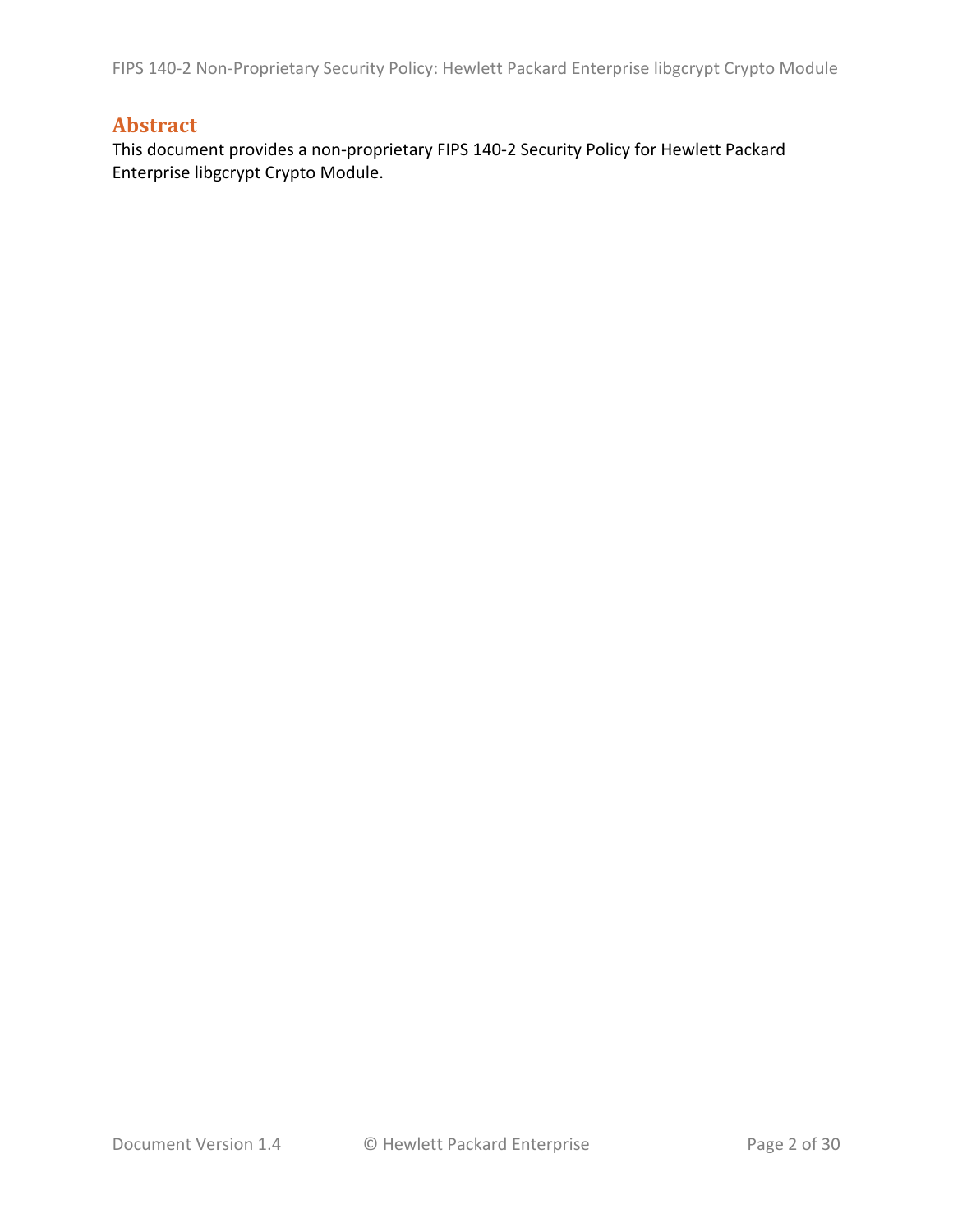# **Table of Contents**

| $\mathbf{1}$            |               |  |
|-------------------------|---------------|--|
|                         | 1.1           |  |
|                         | 1.2           |  |
|                         | 1.3           |  |
|                         | 1.4           |  |
| $\overline{2}$          |               |  |
|                         | 2.1           |  |
|                         | 2.1.1         |  |
|                         | 2.1.2         |  |
|                         | 2.1.3         |  |
|                         | 2.1.4         |  |
|                         | 2.1.5         |  |
|                         | $2.2^{\circ}$ |  |
|                         | 2.2.1         |  |
|                         | 2.2.2         |  |
|                         | 2.2.3         |  |
|                         | 2.2.4         |  |
|                         | 2.2.5         |  |
|                         | 2.3           |  |
|                         | 2.4           |  |
|                         | 2.4.1         |  |
|                         | 2.4.2         |  |
|                         | 2.5           |  |
|                         | 2.6           |  |
|                         | 2.7           |  |
|                         | 2.7.1         |  |
|                         | 2.7.2         |  |
|                         | 2.7.3         |  |
|                         | 2.8           |  |
| $\overline{\mathbf{3}}$ |               |  |
|                         | 3.1           |  |
|                         | 3.2           |  |
|                         |               |  |
| 4                       |               |  |
|                         | 4.1           |  |
|                         | 4.2           |  |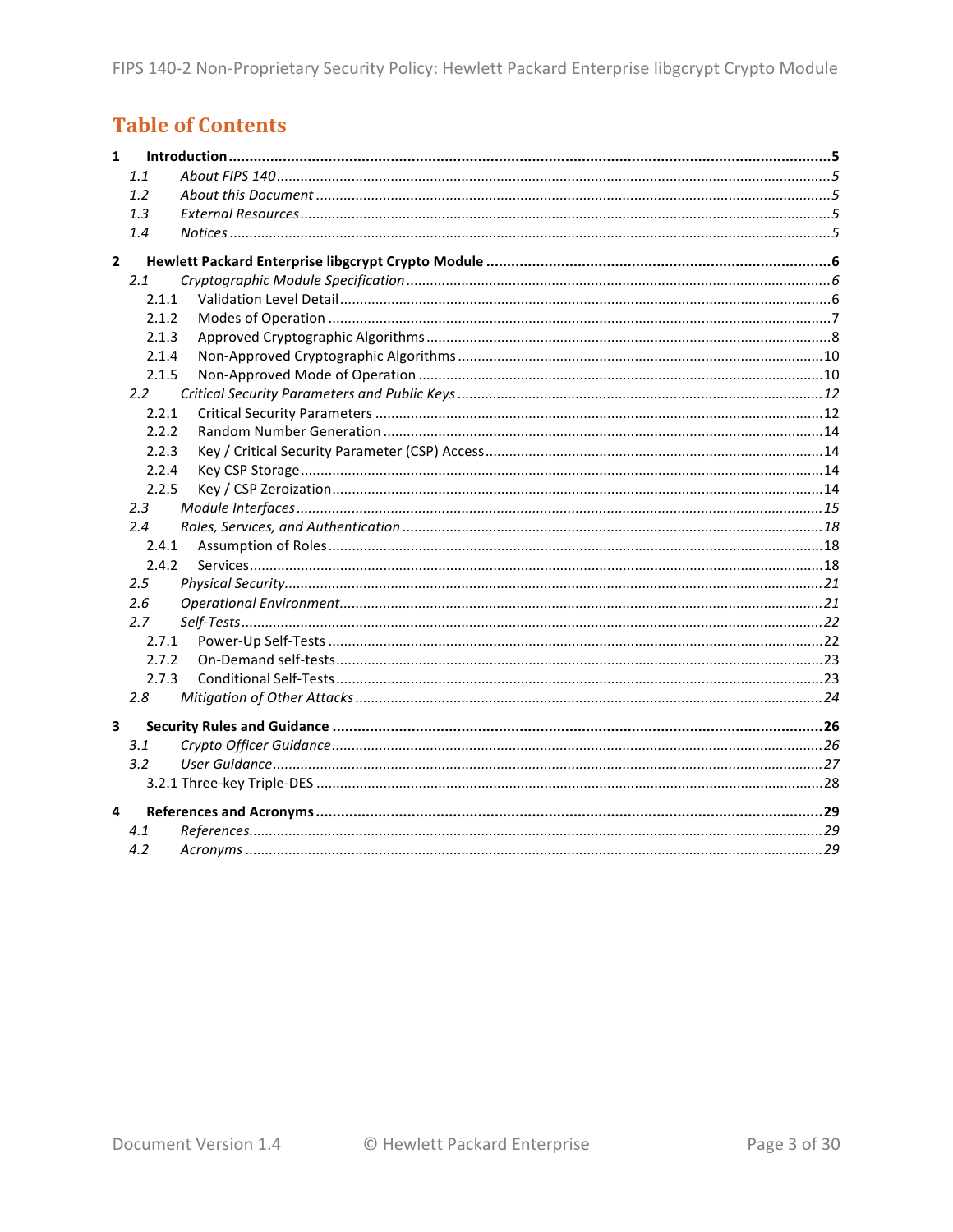# **List of Tables**

# **List of Figures**

|--|--|--|--|--|--|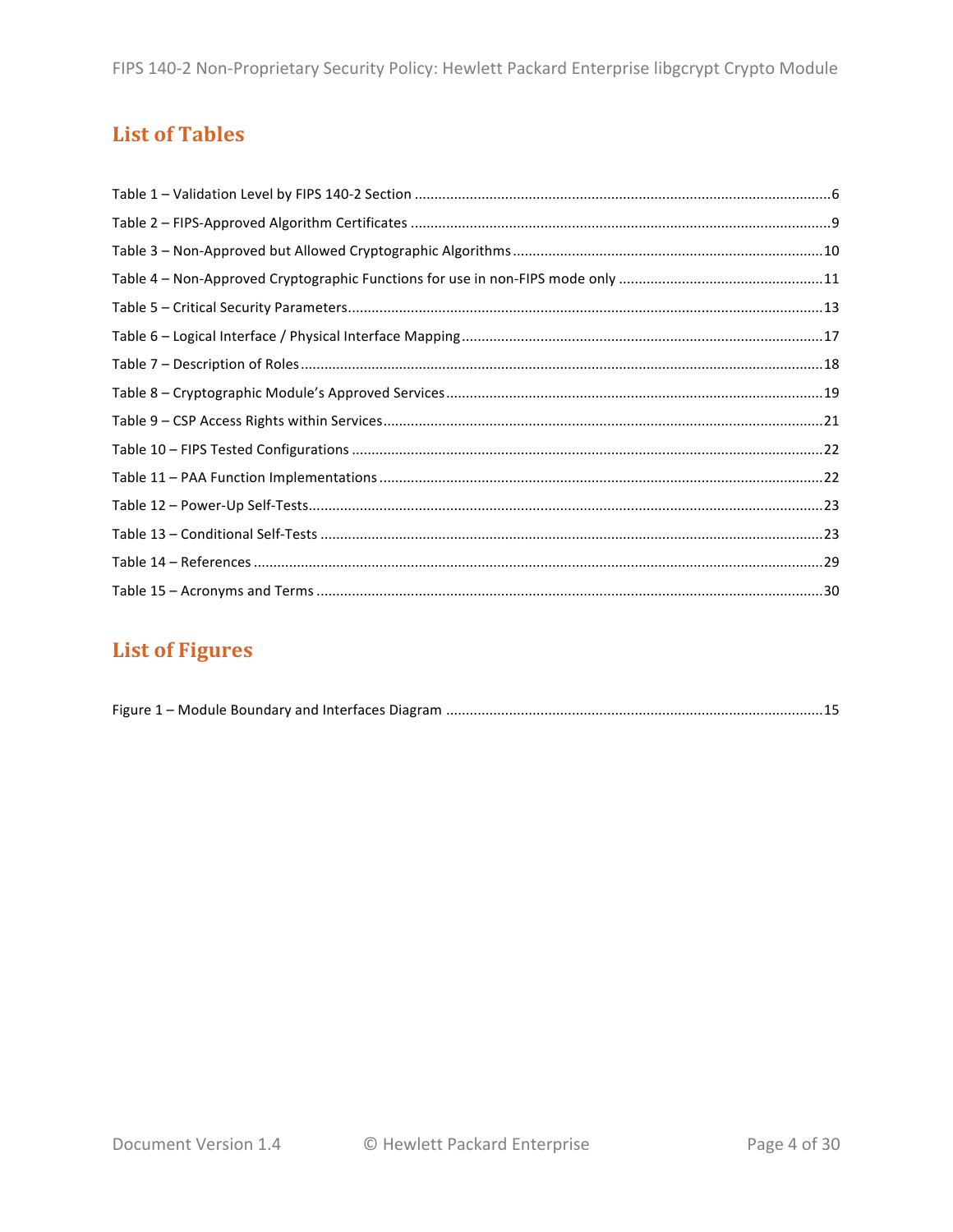# **1 Introduction**

# **1.1 About FIPS 140**

Federal Information Processing Standards Publication 140-2 — Security Requirements for Cryptographic Modules specifies requirements for cryptographic modules to be deployed in a Sensitive but Unclassified environment. The National Institute of Standards and Technology (NIST) and Communications Security Establishment Canada (CSE) Cryptographic Module Validation Program (CMVP) run the FIPS 140 program. The NVLAP accredits independent testing labs to perform FIPS 140 testing; the CMVP validates modules meeting FIPS 140 validation. *Validated* is the term given to a module that is documented and tested against the FIPS 140 criteria.

More information is available on the CMVP website at http://csrc.nist.gov/groups/STM/cmvp/index.html.

## **1.2 About this Document**

This non-proprietary Cryptographic Module Security Policy for Hewlett Packard Enterprise libgcrypt Crypto Module from Hewlett Packard Enterprise (HPE) provides an overview of the product and a high-level description of how it meets the overall Level 1 security requirements of FIPS 140-2.

Hewlett Packard Enterprise libgcrypt Crypto Module may also be referred to as the "module" in this document.

#### **1.3 External Resources**

The HPE website  $\frac{https://www.hpe.com)}{com}$  contains information on HPE services and products. The Cryptographic Module Validation Program website contains links to the FIPS 140-2 certificate and HPE contact information.

# **1.4 Notices**

This document may be freely reproduced and distributed in its entirety without modification.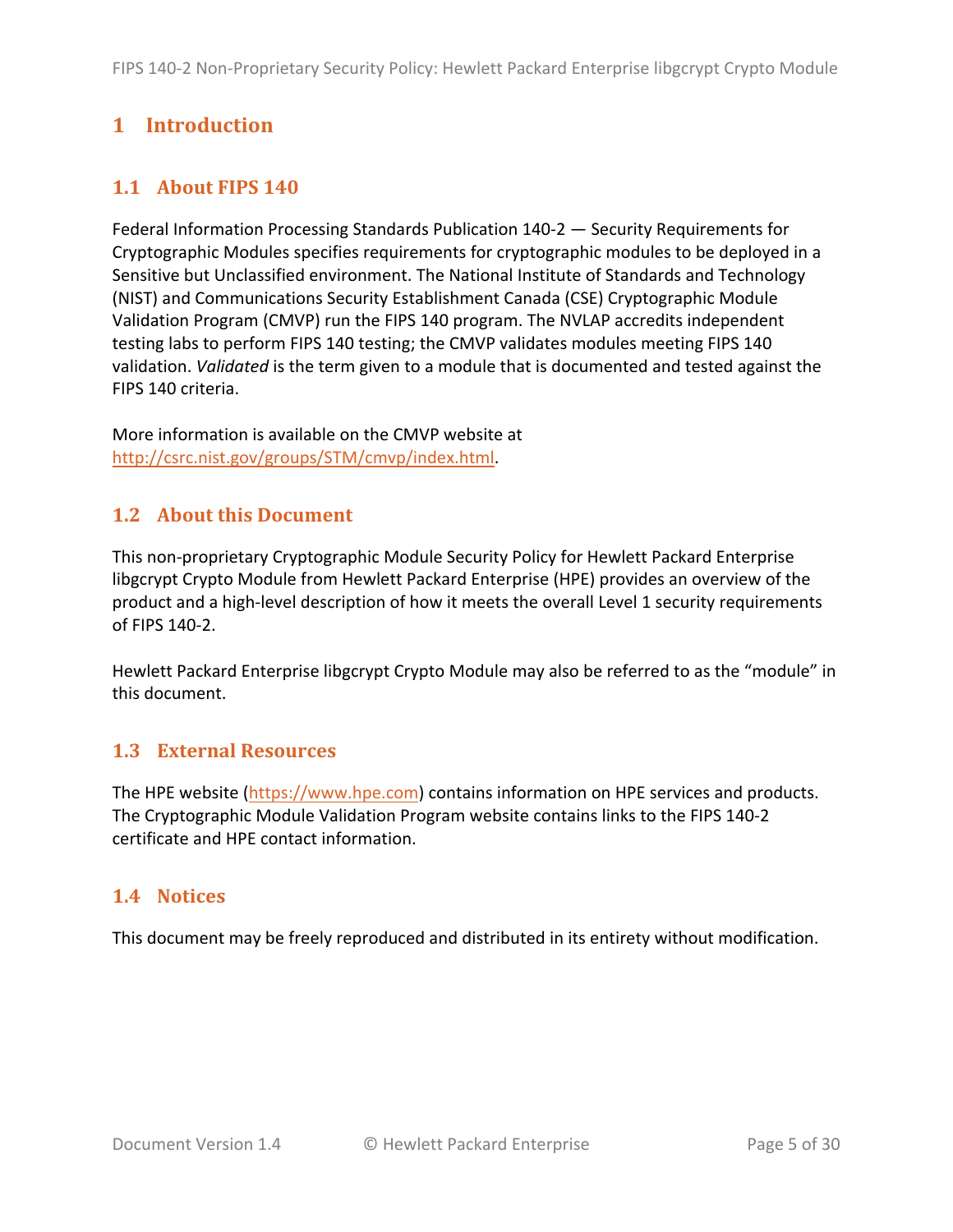# **2** Hewlett Packard Enterprise libgcrypt Crypto Module

## **2.1 Cryptographic Module Specification**

The Hewlett Packard Enterprise libgcrypt Crypto Module v4.0 (hereafter referred to as "the module") is a software library implementing general purpose cryptographic algorithms.

The module provides cryptographic services to applications running in the user space of the underlying operating system through an application program interface (API).

The module is implemented as a set of shared libraries/binary files; the shared library files and the integrity check file used to verify the module's integrity constitute the logical cryptographic boundary.

All components of the module will be in the libgcrypt RPM version 1.5.3-12. The following RPMs files are part of the module:

• libgcrypt-1.5.3-12

When installed on the system, the module comprises the following files:

- /usr/lib64/libgcrypt.so.11
- /usr/lib64/Iibgcrypt.so.11.hmac

#### **2.1.1 Validation Level Detail**

The following table lists the level of validation for each area in FIPS 140-2:

| <b>FIPS 140-2 Section Title</b>                | <b>Validation</b><br><b>Level</b> |
|------------------------------------------------|-----------------------------------|
| <b>Cryptographic Module Specification</b>      |                                   |
| Cryptographic Module Ports and Interfaces      |                                   |
| Roles, Services, and Authentication            |                                   |
| <b>Finite State Model</b>                      |                                   |
| <b>Physical Security</b>                       | N/A                               |
| <b>Operational Environment</b>                 |                                   |
| Cryptographic Key Management                   |                                   |
| Electromagnetic Interference / Electromagnetic |                                   |
| Compatibility                                  |                                   |
| Self-Tests                                     |                                   |
| Design Assurance                               |                                   |
| <b>Mitigation of Other Attacks</b>             |                                   |

Table 1 - Validation Level by FIPS 140-2 Section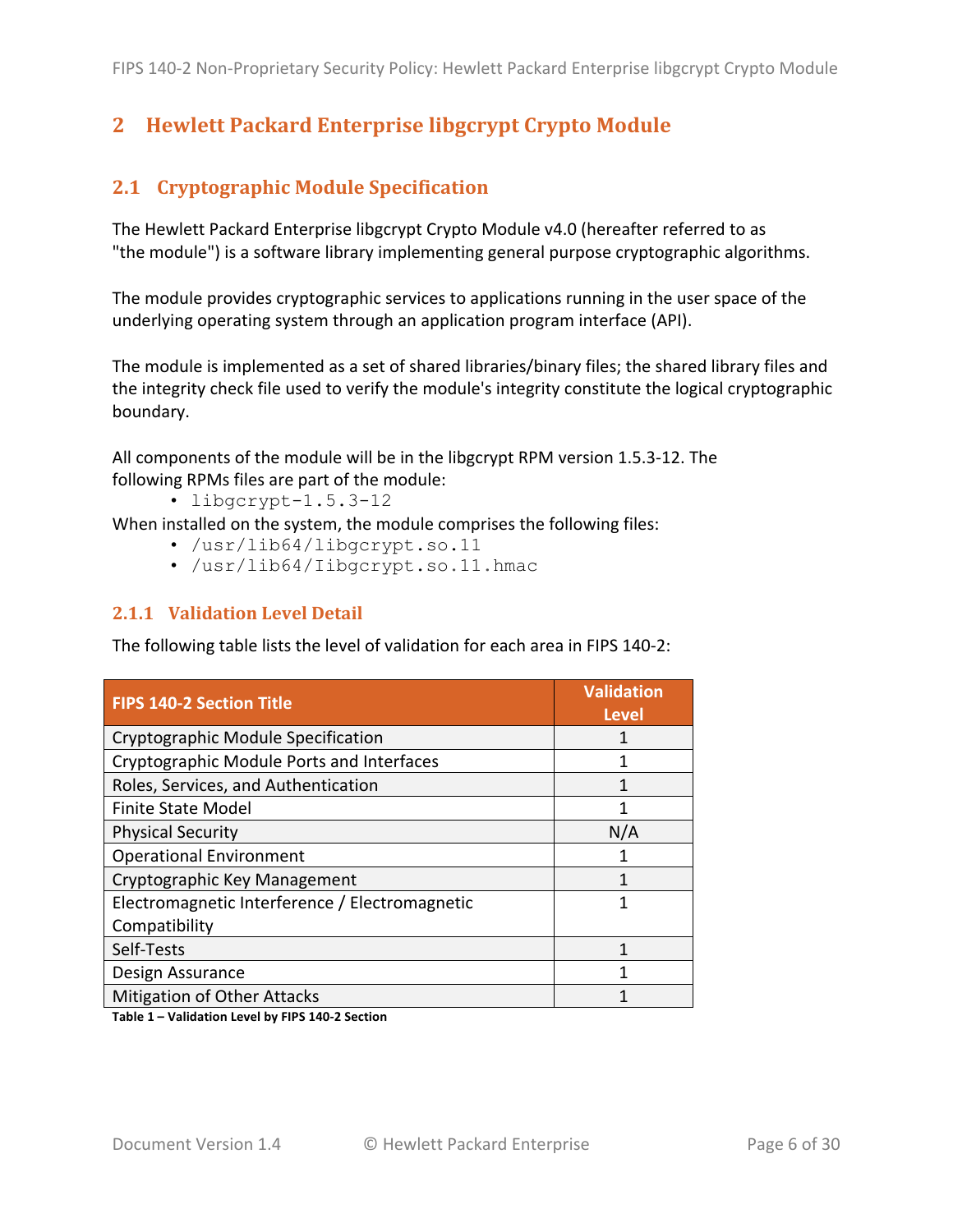#### **2.1.2 Modes of Operation**

The module supports two modes of operation: FIPS approved and non-approved modes. The mode of operation in which the module is operating can be determined by:

- If the file /proc/sys/crypto/fips\_enabled exists and contains a numeric value other than 0, libgcrypt is put into FIPS mode at initialization time
- If the file /etc/gcrypt/fips\_enabled exists, libgcrypt is put into FIPS mode at in the me year, gar, they the action time. The contract the strength initialization time. Note that this filename is hardwired and does not depend on any configuration options.

The module turns to the FIPS approved mode after the initialization and the power-on self-<br>tests have completed successfully.

When libgcrypt is in the FIPS mode of operation, the request of services involving non-FIPS approved algorithms will be denied. However, the module does not check for approved key sizes or approved mode of algorithms.

The services available in FIPS mode can be found in Section 4.2, Table 5. The non-Approved but allowed services can be found in Section 4.2, Table 6.

The services available in non-FIPS mode can be found in Section 4.2, Table 7.

*Note: Using a non-Approved key sizes, algorithms or block chaining mode specified in Table 7* will result in the module *implicitly* entering the non-FIPS mode of operation.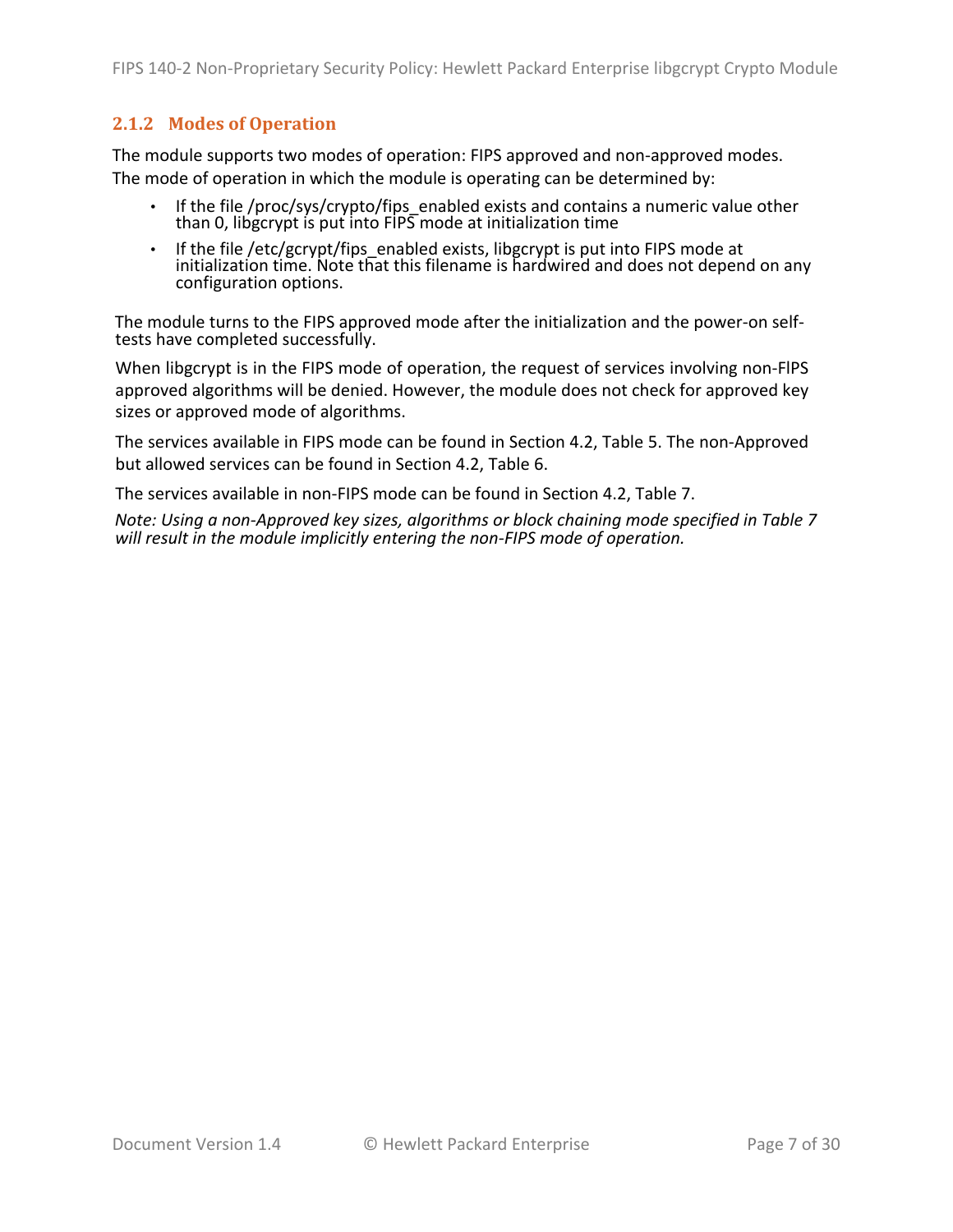## **2.1.3 Approved,Cryptographic,Algorithms**

The module's cryptographic algorithm implementations have received the following certificate numbers from the Cryptographic Algorithm Validation Program.

| <b>CAVP Cert.</b>                                   | <b>Algorithm</b> | <b>Standard</b> | <b>Mode/Method</b>                                                                                                                                                                                                                                                                  | <b>Key Lengths,</b><br><b>Curves or</b><br><b>Moduli</b>         | <b>Use</b>                           |
|-----------------------------------------------------|------------------|-----------------|-------------------------------------------------------------------------------------------------------------------------------------------------------------------------------------------------------------------------------------------------------------------------------------|------------------------------------------------------------------|--------------------------------------|
| 3643,<br>3644,                                      | <b>AES</b>       | <b>FIPS 197</b> | ECB, CBC, OFB, CFB128, CTR                                                                                                                                                                                                                                                          | 128, 192, 256                                                    | Encryption, Decryption               |
| 3645,<br>3646                                       |                  | SP 800-38A      |                                                                                                                                                                                                                                                                                     |                                                                  |                                      |
| 972,<br>973,<br>974,<br>975<br>-----<br>979,<br>980 | <b>DRBG</b>      | SP 800-90A      | CTR DRBG using AES 128/192/256<br>With derivation function<br>(with and without prediction resistance)<br>Hash DRBG using SHA-1/256/384/512<br>(with and without predication resistance)<br>HMAC DRBG using HMAC SHA-<br>1/256/384/512<br>(with and without predication resistance) | 112, 128,<br>192, 256                                            | Random Bit<br>Generation             |
| 1020,<br>1021                                       | DSA <sup>1</sup> | FIPS 186-4      | Key Pair Generation, Signature<br>Generation, Signature Verification                                                                                                                                                                                                                | 1024, 2048,<br>3072 bits<br>$(1024 \text{ only})$<br>for SigVer) | Digital Signature<br><b>Services</b> |

 $<sup>1</sup>$  DSA signature generation with SHA-1 is only for use with protocols.</sup>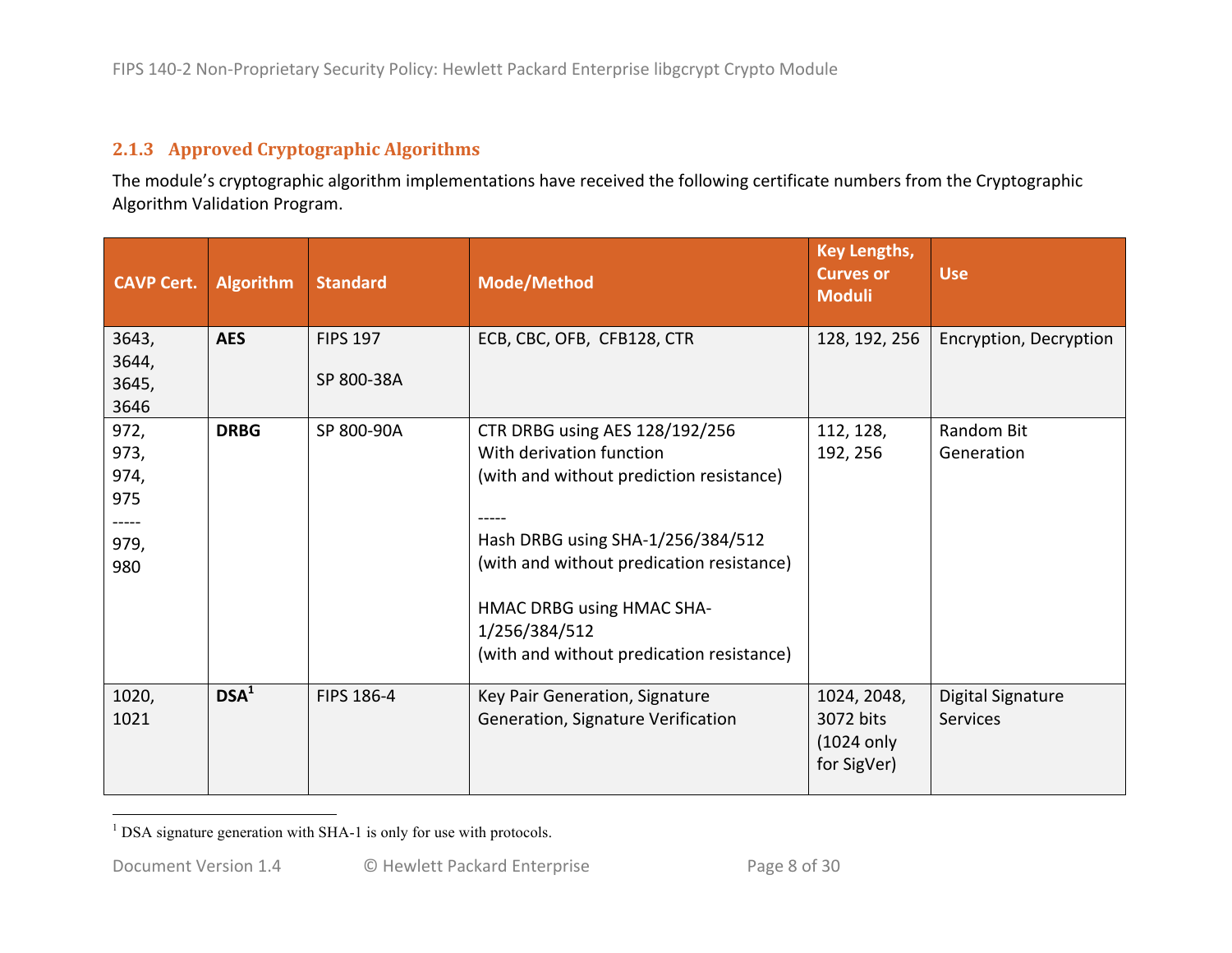| <b>CAVP Cert.</b> | <b>Algorithm</b>  | <b>Standard</b>                                 | <b>Mode/Method</b>                                              | <b>Key Lengths,</b><br><b>Curves or</b><br><b>Moduli</b>                      | <b>Use</b>                                                                                                   |
|-------------------|-------------------|-------------------------------------------------|-----------------------------------------------------------------|-------------------------------------------------------------------------------|--------------------------------------------------------------------------------------------------------------|
| 2398,<br>2399     | <b>HMAC</b>       | FIPS 198-1                                      | $SHA-1$ ,<br>SHA-224,<br>SHA-256,<br>SHA-384,<br><b>SHA-512</b> | At least 112<br>bits KS <bs,<br>KS=BS, KS&gt;BS</bs,<br>                      | Generation,<br>Authentication                                                                                |
| 1882,<br>1883     | <b>RSA</b>        | FIPS 186-4<br>PKCS #1 v2.1 (PSS<br>and PKCS1.5) |                                                                 | 1024, 2048,<br>3072, and<br>4096 bits<br>$(1024 \text{ only})$<br>for SigVer) | Key Pair Generation,<br>Signature Generation,<br>Signature Verification,<br><b>Component Test</b>            |
| 3065,<br>3066     | <b>SHA</b>        | FIPS 180-4                                      | $SHA-1$ ,<br>SHA-224,<br>SHA-256,<br>SHA-384,<br><b>SHA-512</b> |                                                                               | Digital Signature<br>Generation, Digital<br>Signature Verification,<br>non-Digital Signature<br>Applications |
| 2033,<br>2034     | <b>Triple-DES</b> | SP 800-67                                       | TECB, TCBC, TCFB64, TOFB, CTR                                   | 2-key, 3-key                                                                  | Encryption, Decryption                                                                                       |

**Table 2 – FIPS-Approved Algorithm Certificates**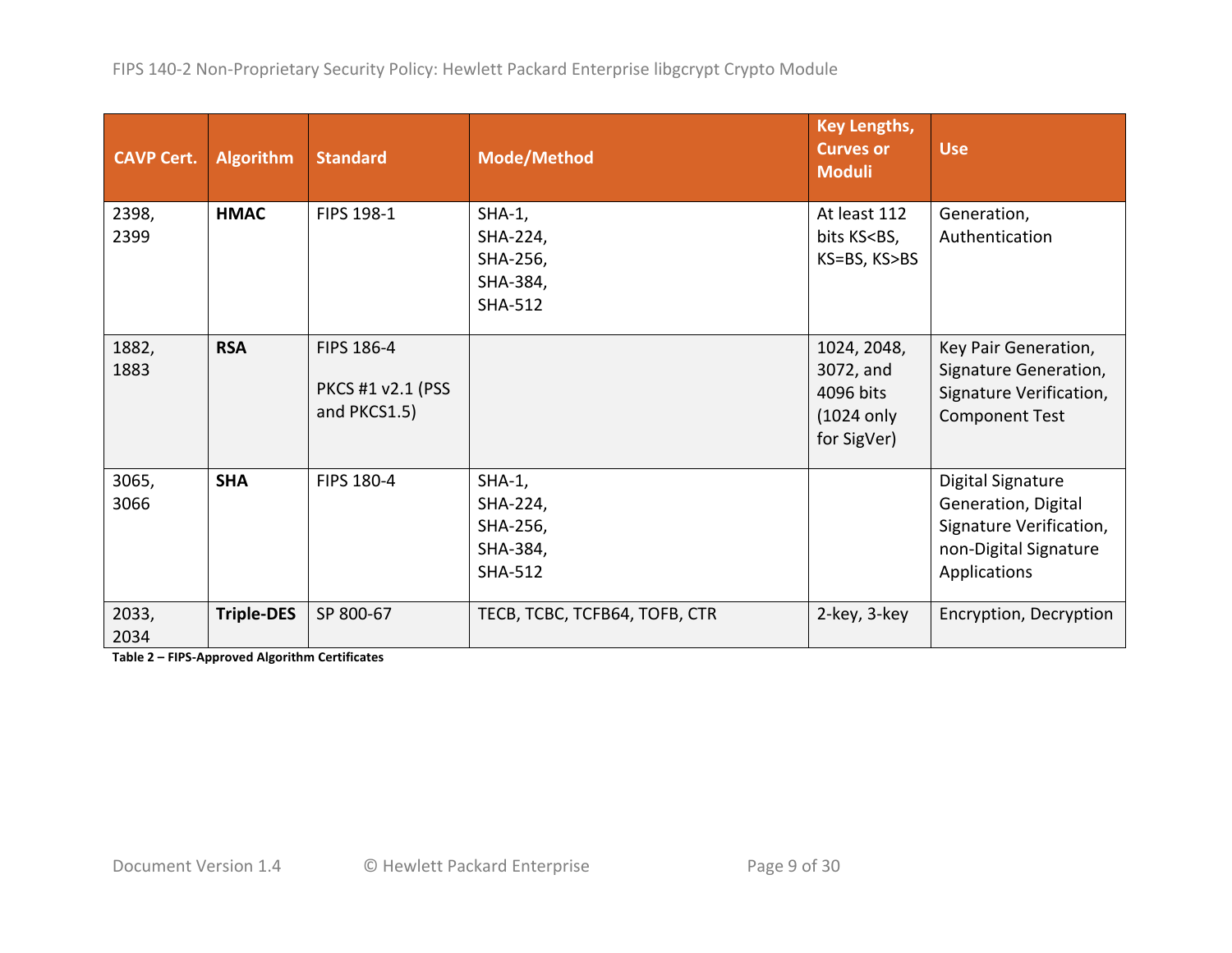#### **2.1.4** Non-Approved Cryptographic Algorithms

The module supports the following non-FIPS 140-2 approved but allowed algorithms that may be used in the Approved mode of operation.

| Algorithm                  | <b>Use</b>                                                                                                                      |
|----------------------------|---------------------------------------------------------------------------------------------------------------------------------|
| RSA Key Encrypt/Decryption | [IG D.9]<br>RSA may be used by a calling application as part of a key<br>encapsulation scheme.<br>Key sizes: 2048 and 3072 bits |

Table 3 – Non-Approved but Allowed Cryptographic Algorithms

#### **2.1.5** Non-Approved Mode of Operation

The module supports a non-approved mode of operation. The algorithms listed in this section are not to be used by the operator in the FIPS Approved mode of operation.

| <b>Algorithm</b>            | <b>Use</b>                                                                                      |
|-----------------------------|-------------------------------------------------------------------------------------------------|
| ARC4                        | Encryption and decryption (stream cipher)                                                       |
| <b>Blowfish</b>             | Encryption and decryption                                                                       |
| Camellia                    | Encryption and decryption                                                                       |
| CAST5                       | Encryption and decryption                                                                       |
| CRC32                       | Cyclic redundancy code                                                                          |
| <b>CSPRNG</b>               | Cryptographically Secure Pseudorandom Number Generator                                          |
| <b>DES</b>                  | Encryption and decryption (key size of 56 bits)                                                 |
| El Gamal                    | Key pair generation, encryption and decryption, signature<br>generation, signature verification |
| Gost                        | 28147 encryption                                                                                |
|                             | R 34.11-94 hash                                                                                 |
|                             | R 34.11-2012 (Stribog) hash                                                                     |
| <b>HMAC</b>                 | Key size < 112 bits                                                                             |
| (SHA1, SHA224, SHA256,      |                                                                                                 |
| SHA384 and SHA512)          |                                                                                                 |
| <b>IDEA</b>                 | Encryption and decryption                                                                       |
| MD4                         | Hashing                                                                                         |
|                             | Digest size 128 bit                                                                             |
| M <sub>D</sub> <sub>5</sub> | Hashing                                                                                         |
|                             | Digest size 128 bit                                                                             |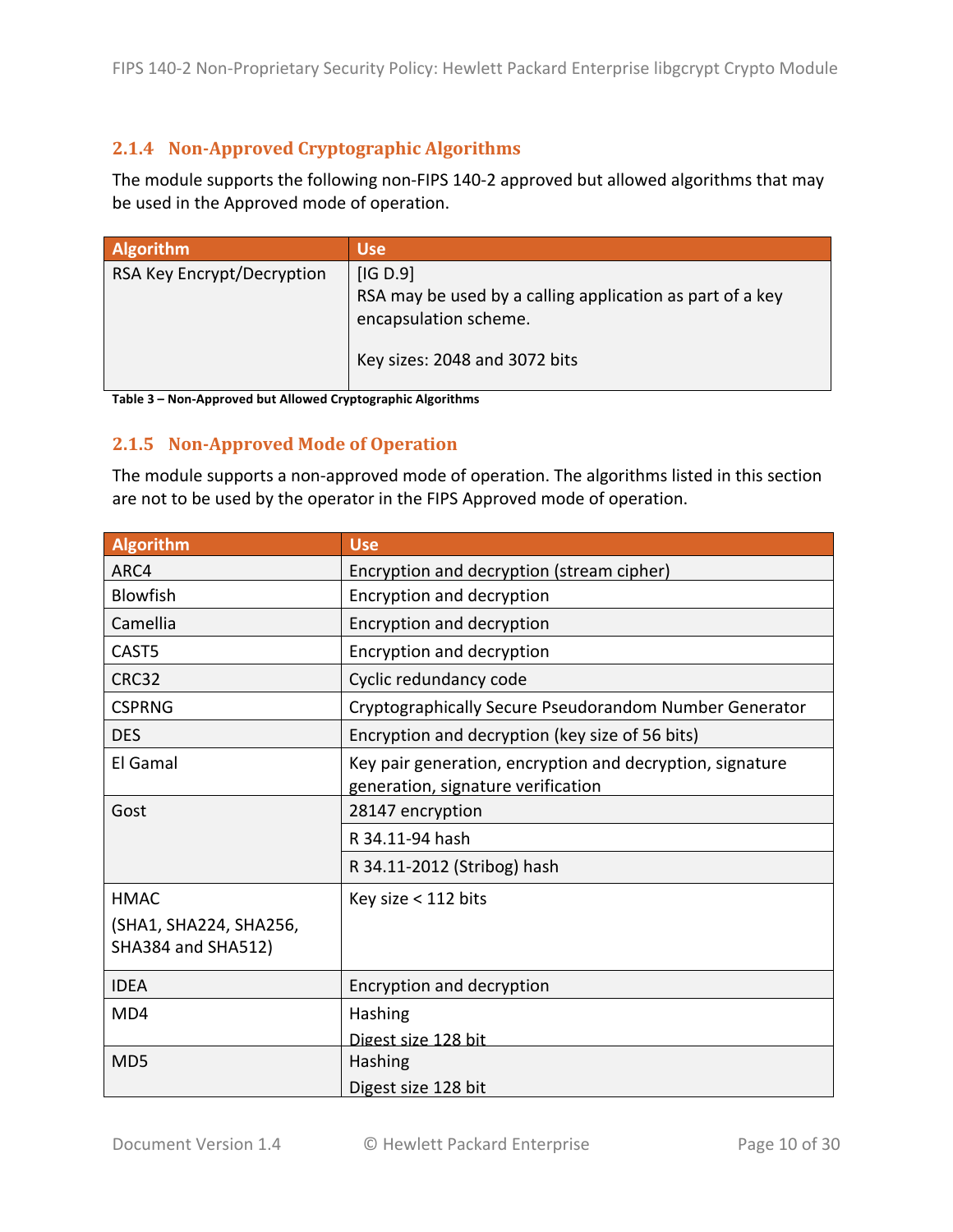| <b>Algorithm</b>                          | <b>Use</b>                                                                                                              |
|-------------------------------------------|-------------------------------------------------------------------------------------------------------------------------|
| OpenPGP S2K Salted and<br>Iterated/salted | Password based key derivation compliant with OpenPGP<br>(RFC4880)                                                       |
| RC <sub>2</sub>                           | Encryption and decryption based on RFC 2268                                                                             |
| RIPEMD 160                                | Hashing                                                                                                                 |
| <b>RSA</b>                                | Encryption/decryption: 1024 bits                                                                                        |
|                                           | Signature generation, key generation : 1024 bits                                                                        |
| <b>SEED</b>                               | Encryption and decryption                                                                                               |
| Serpent                                   | Encryption and decryption                                                                                               |
| <b>Tiger</b>                              | Hashing                                                                                                                 |
| Twofish                                   | Encryption and decryption                                                                                               |
| 2-key Triple-DES                          | Encryption                                                                                                              |
| Whirlpool                                 | Hashing                                                                                                                 |
| Services available in FIPS<br>mode        | The services available in FIPS mode can be used in non-FIPS<br>mode CSPs/keys separation is enforced between both modes |

**Table 4 – Non-Approved Cryptographic Functions for use in non-FIPS mode only**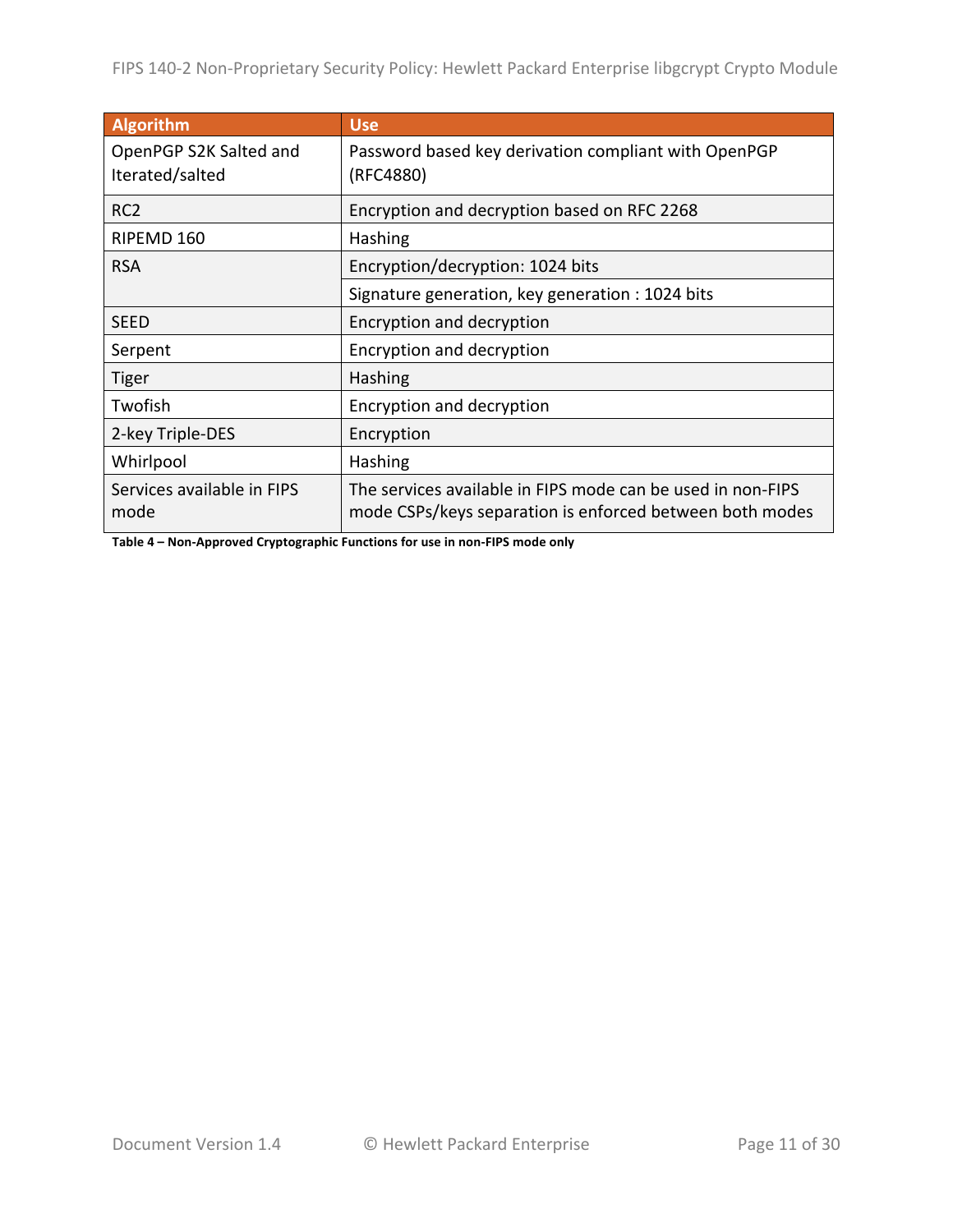# **2.2 Critical Security Parameters and Public Keys**

#### **2.2.1 Critical Security Parameters**

#### The table below provides a complete list of Critical Security Parameters used within the module:

| <b>CSP</b>              | Description /<br><b>Usage</b>                                                                                           | <b>Key Generation</b>                                                                                | <b>Key</b><br><b>Storage</b> | <b>Key Entry/Output</b>                                                                             | <b>Key Zeroization</b>                                                           |
|-------------------------|-------------------------------------------------------------------------------------------------------------------------|------------------------------------------------------------------------------------------------------|------------------------------|-----------------------------------------------------------------------------------------------------|----------------------------------------------------------------------------------|
| <b>AES Keys</b>         | [FIPS-197, Addendum<br>to SP 800-38A] AES<br>(128/192/256)<br>encrypt key <sup>19</sup><br>Encryption and<br>decryption | Use of the module's<br>SP 800-90A DRBG                                                               | Application's<br>memory      | API input/output parameters<br>and return values within the<br>physical boundaries of the<br>module | Automatically zeroized when freeing the<br>cipher handler by calling gcry_free() |
| Triple-DES Keys         | Encryption and<br>decryption                                                                                            | Use of the module's<br>SP 800-90A DRBG                                                               | Application's<br>memory      | API input/output parameters<br>and return values within the<br>physical boundaries of the<br>module | Automatically zeroized when freeing the<br>cipher handler by calling gcry free() |
| <b>DSA Private Keys</b> | Signature generation                                                                                                    | Use of the module's<br>SP 800-90A DRBG<br>and the module's<br>DSA key generation<br>mechanism        | Application's<br>memory      | API input/output parameters<br>and return values within the<br>physical boundaries of the<br>module | Automatically zeroized when freeing the<br>cipher handler by calling gcry free() |
| <b>RSA Private Keys</b> | Signature generation                                                                                                    | Use of the module's<br><b>SP 800-90A DRBG</b><br>and the module's<br>RSA key generation<br>mechanism | Application's<br>memory      | API input/output parameters<br>and return values within the<br>physical boundaries of the<br>module | Automatically zeroized when freeing the<br>cipher handler by calling gcry free() |

 $19$  The AES-GCM key and IV are generated randomly per IG A.5, and the Initialization Vector (IV) is a minimum of 96 bits. In the event module power is lost and restored, the consuming application must ensure that any of its AES-GCM keys used for encryption or decryption are re-distributed.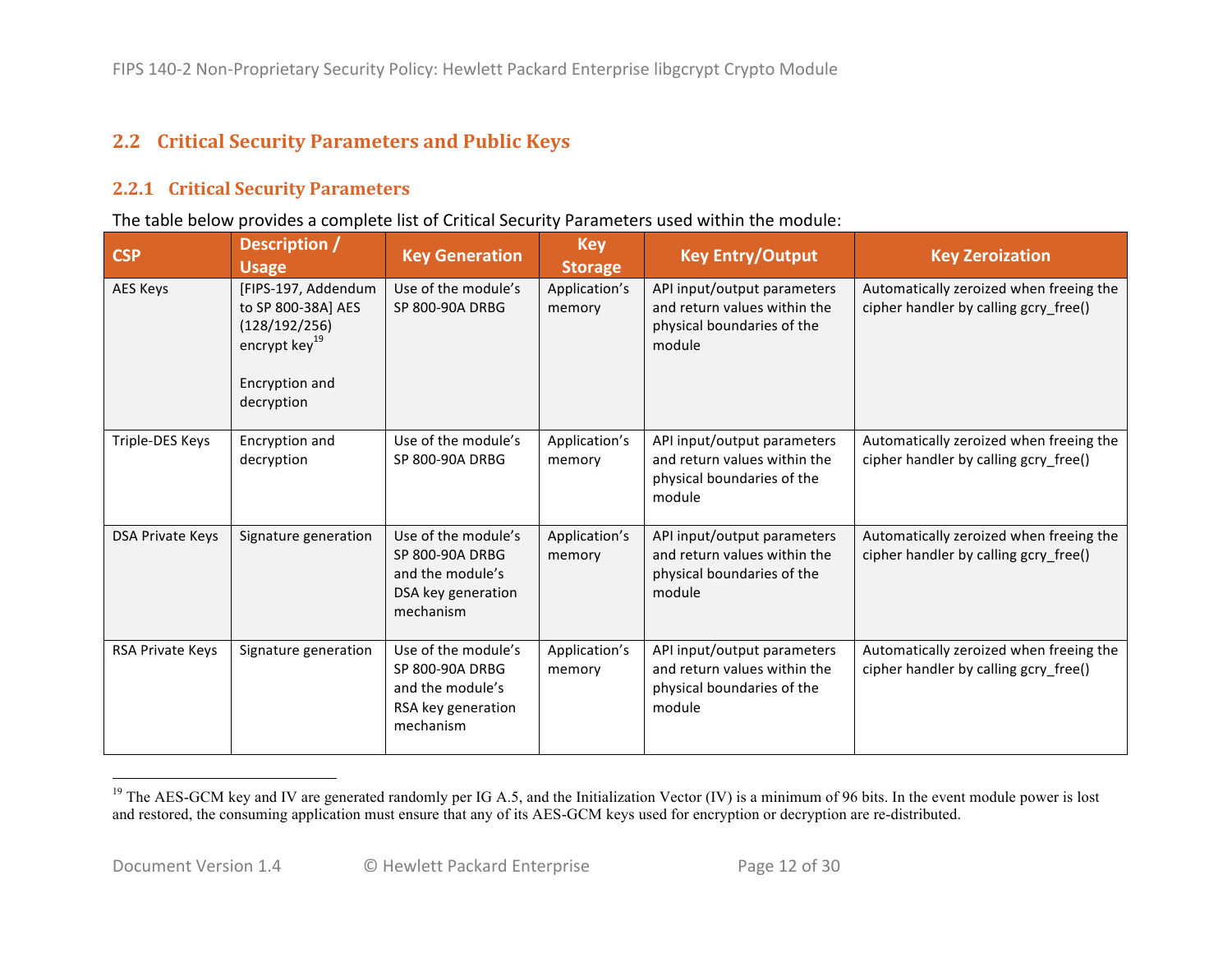| <b>CSP</b>                                                                  | Description /<br><b>Usage</b> | <b>Key Generation</b>                                                                | <b>Key</b><br><b>Storage</b> | <b>Key Entry/Output</b>                                                                             | <b>Key Zeroization</b>                                                           |
|-----------------------------------------------------------------------------|-------------------------------|--------------------------------------------------------------------------------------|------------------------------|-----------------------------------------------------------------------------------------------------|----------------------------------------------------------------------------------|
| SP 800-90A<br><b>DRBG Entropy</b><br>string                                 | Seeding material              | The seed data<br>obtained from<br>hardware random<br>number generator<br>/dev/random | Application's<br>memory      | N/A                                                                                                 | Automatically zeroized when freeing the<br>cipher handler by calling gcry free() |
| SP 800-90A<br>DRBG Seed and<br>internal state<br>values (C and V<br>values) | DRBG state                    | Based on entropy<br>string as defined in<br>SP 800-90A                               | Application's<br>memory      | N/A                                                                                                 | Automatically zeroized when freeing the<br>cipher handler by calling gcry free() |
| <b>HMAC Keys</b>                                                            | Keyed hashing                 | Use of the module's<br>SP 800-90A DRBG                                               | Application's<br>memory      | API input/output parameters<br>and return values within the<br>physical boundaries of the<br>module | Automatically zeroized when freeing the<br>cipher handler by calling gcry free() |

**Table 5 – Critical Security Parameters**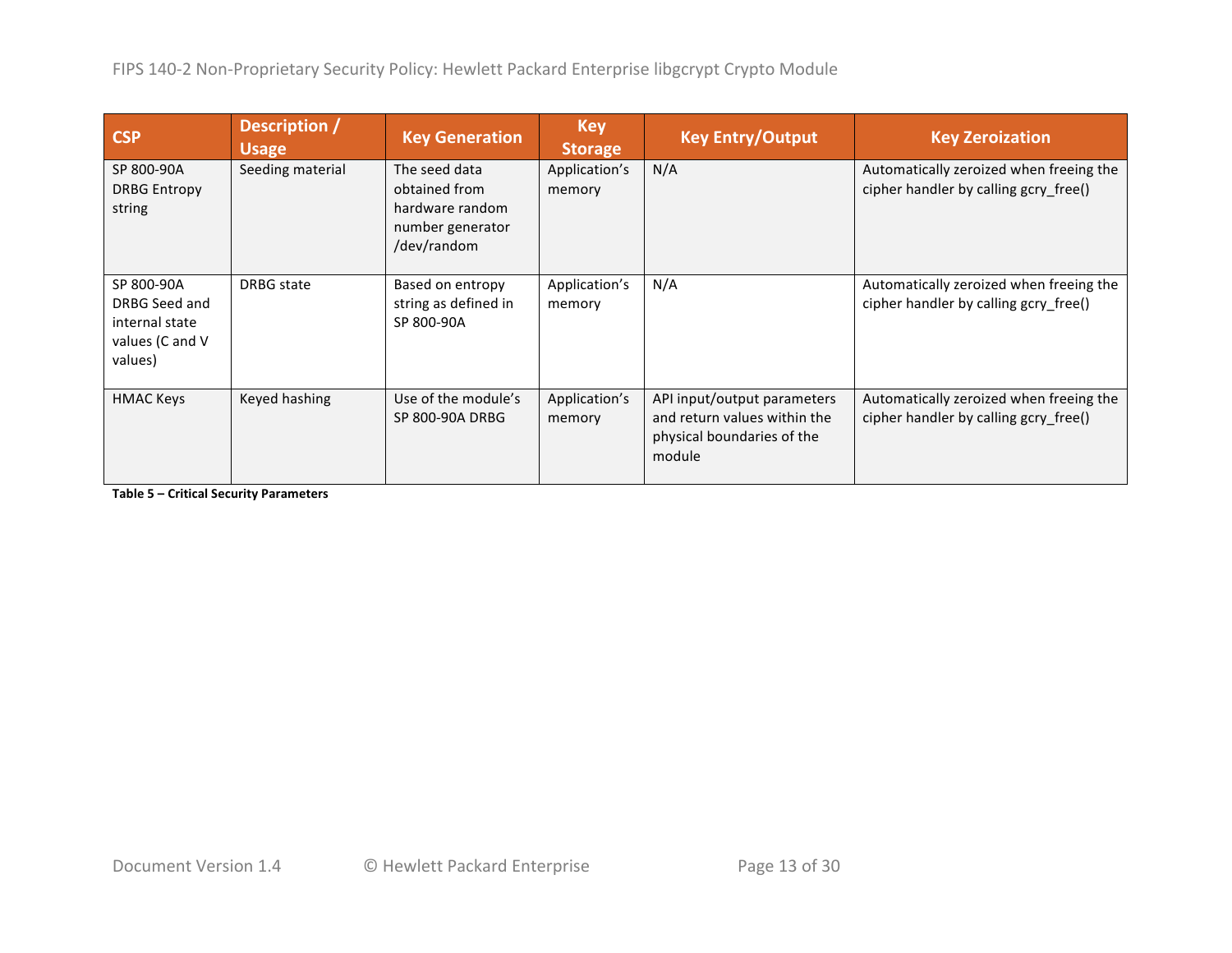#### **2.2.2 Random)Number)Generation**

The module employs a Deterministic Random Bit Generator (DRBG) based on [SP800-90A] for the creation of asymmetric and symmetric keys.

The DRBG is initialized during module initialization. The module loads by default the DRBG using HMAC DRBG with SHA-256 and derivation function tests without prediction resistance. The DRBG is seeded during initialization with a seed obtained from /dev/random of the appropriate length depending on the instantiated type (see Section 10 of [SP800-90A]).

The module performs continuous tests on the output of the DRBG to ensure that consecutive random numbers do not repeat. The noise source of /dev/random also implements continuous tests.

#### **2.2.3 Key / Critical Security Parameter (CSP) Access**

An authorized application as user (the User role) has access to all key data generated during the operation of the module. Moreover, the module does not support the output of intermediate key generation values during the key generation process.

#### **2.2.4 Key CSP Storage**

Public and private keys are provided to the module by the calling process, and are destroyed when released by the appropriate API function calls. The module does not perform persistent storage of keys.

#### **2.2.5 Key)/)CSP)Zeroization**

The memory occupied by keys is allocated by regular memory allocation operating system calls. The application is responsible for calling the appropriate destruction functions provided in the module's API by using the API function gcry\_free(). The destruction functions overwrite the memory occupied by keys with "zeros" and deallocates the memory with the regular memory deallocation operating system call. In case of abnormal termination, or swap in/out of a physical memory page of a process, the keys in physical memory are overwritten by the Linux kernel before the physical memory is allocated to another process.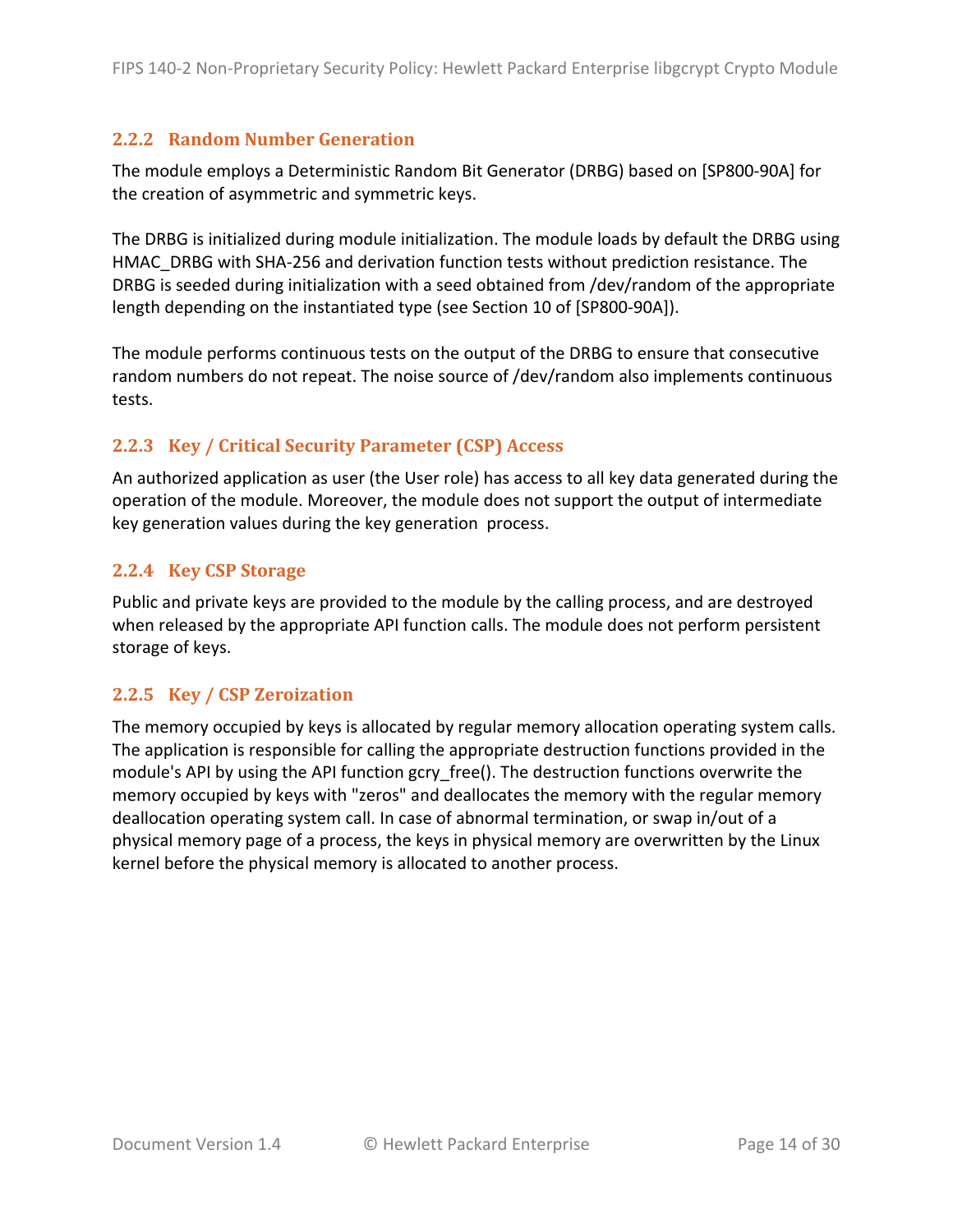#### **2.3 Module Interfaces**



The figure below shows the module's physical and logical block diagram:

The interfaces (ports) for the physical boundary include the computer keyboard port, mouse port, network port, USB ports, display and power plug. When operational, the module does not transmit any information across these physical ports because it is a software cryptographic module. Therefore, the module's interfaces are purely logical and are provided through the Application Programming Interface (API) that a calling daemon can operate. The logical interfaces expose services that applications directly call, and the API provides functions that may be called by a referencing application (see Section  $0 -$ 

<sup>%%</sup> **Figure'1 – Module'Boundary'and'Interfaces'Diagram**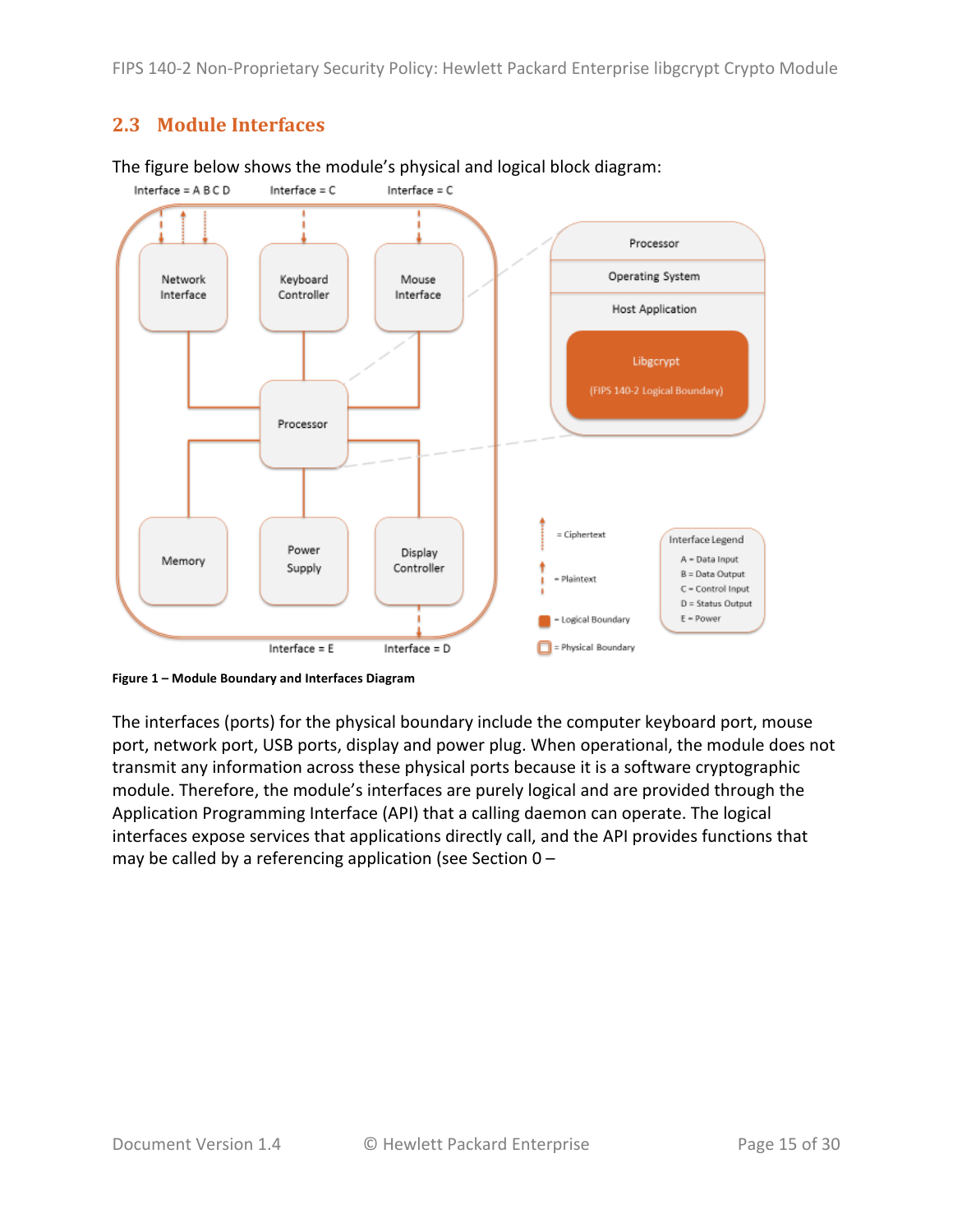Roles, Services, and Authentication for the list of available functions). The module distinguishes between logical interfaces by logically separating the information according to the defined API.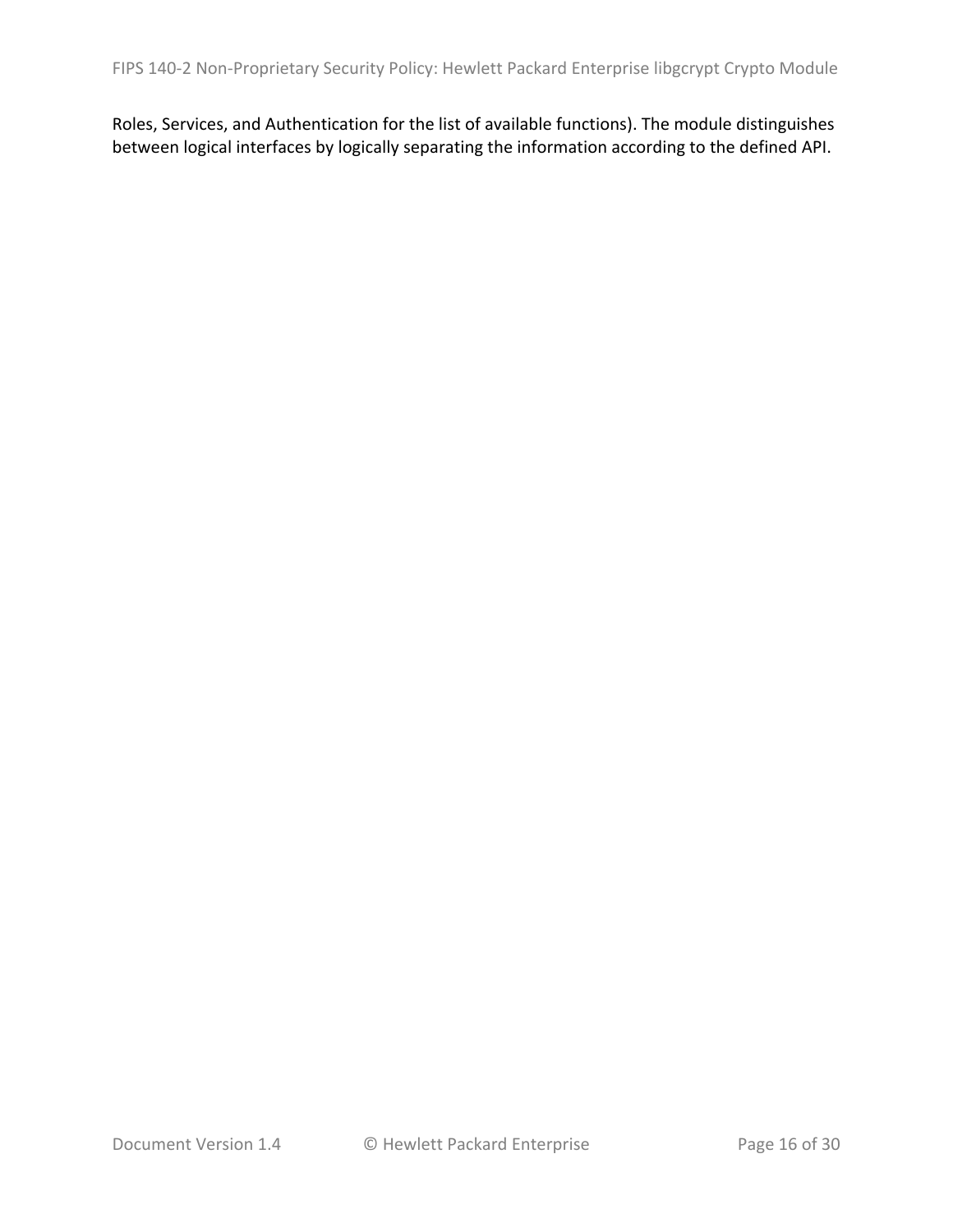The API provided by the module is mapped onto the FIPS 140-2 logical interfaces: data input, data output, control input, and status output. Each of the FIPS 140-2 logical interfaces relates to the module's callable interface, as follows:

| <b>FIPS 140-2</b><br><b>Interface</b> | <b>Logical Interface</b>                    | <b>Module Physical Interface</b> |
|---------------------------------------|---------------------------------------------|----------------------------------|
| Data Input                            | API input parameters for data               | Network Interface                |
| Data Output                           | API output parameters for data              | Network Interface                |
| Control Input                         | API function calls, API input parameters,   | Keyboard Interface, Mouse        |
|                                       | /proc/sys/crypto/fips_enabled control file, | Interface                        |
|                                       | /etc/gcrypt/fips_enabled configuration file |                                  |
| <b>Status Output</b>                  | API return codes, API output parameters     | Display Controller, Network      |
|                                       |                                             | Interface                        |
| Power                                 | None                                        | Power Supply                     |

**Table'6 – Logical'Interface'/'Physical'Interface'Mapping**

The Data Input interface consists of the input parameters of the API functions. The Data Output interface consists of the output parameters of the API functions. The Control Input interface consists of the API function calls and the input parameters used to control the behavior of the module. The Status Output interface includes the return values of the API functions and status sent through output parameters.

As shown in Figure  $1$  – Module Boundary and Interfaces Diagram and Table 8 – Cryptographic Module's Approved Services, the output data path is provided by the data interfaces and is logically disconnected from processes performing key generation or zeroization. No key information will be output through the data output interface when the module zeroizes keys.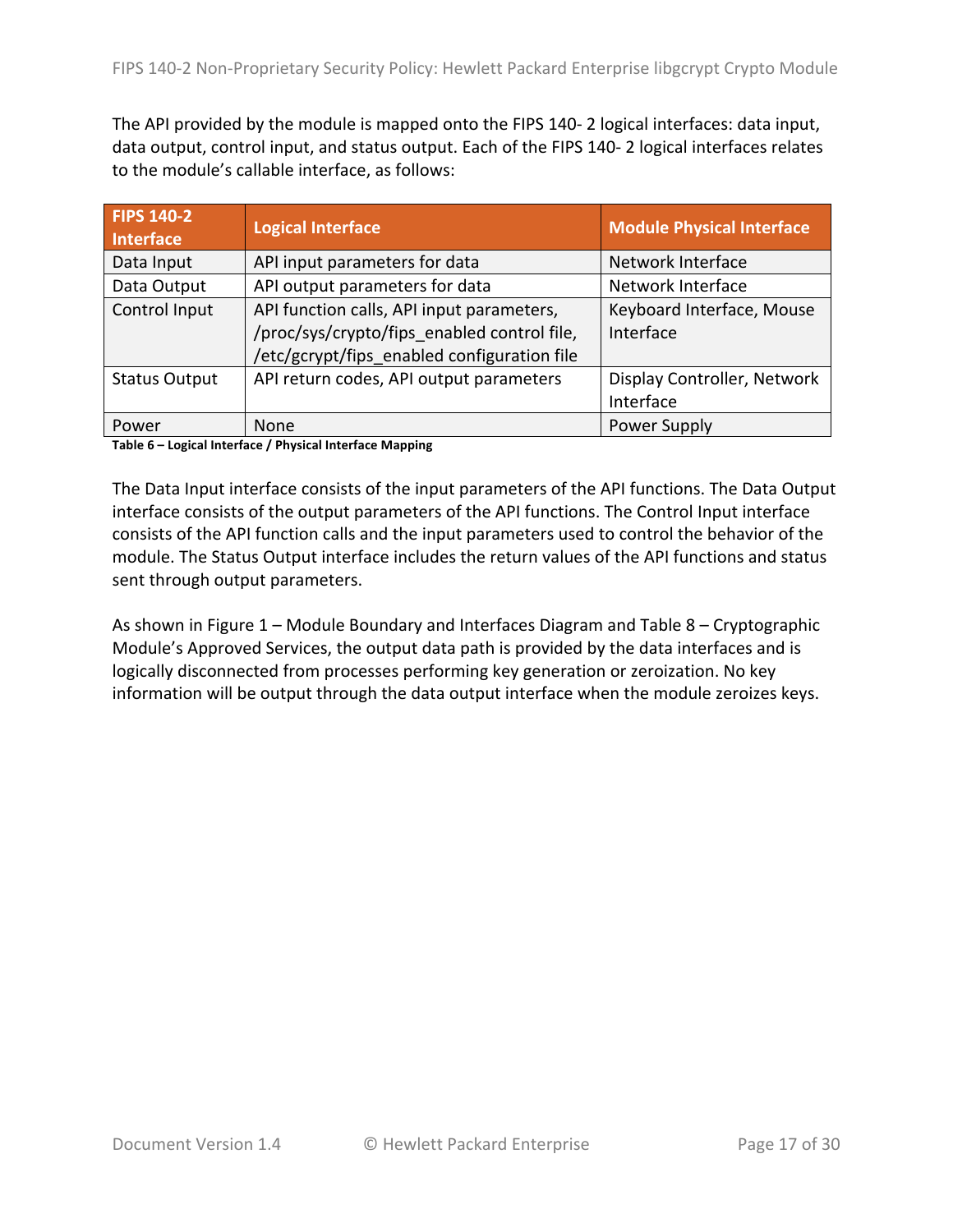# **2.4 Roles,)Services,)and)Authentication**

#### **2.4.1 Assumption of Roles**

The module supports two distinct operator roles, User and Crypto Officer (CO). The cryptographic module implicitly maps the two roles to the services. A user is considered the owner of the thread that instantiates the module and, therefore, only one concurrent user is allowed.

The module does not support a Maintenance role or bypass capability. The module does not support authentication.

| Role | <b>Role Description</b>                                                                                                       | <b>Authentication Type</b>                                    |
|------|-------------------------------------------------------------------------------------------------------------------------------|---------------------------------------------------------------|
| CO   | Performs module installation and configuration<br>and some basic functions: get status function and<br>performing self-tests. | $N/A -$ Authentication is<br>not a requirement for<br>Level 1 |
| User | Performs all services, except module installation<br>and configuration.                                                       | $N/A -$ Authentication is<br>not a requirement for<br>Level 1 |

Table 7 – Description of Roles

#### **2.4.2 Services)**

All services implemented by the module are listed in Table  $8$  – Cryptographic Module's Approved Services. The second column provides a description of each service and availability to the Crypto Officer and User, in columns 3 and 4, respectively.

| <b>Service</b>                  | <b>Description</b>                                     | <b>CO</b> | <b>User</b> |
|---------------------------------|--------------------------------------------------------|-----------|-------------|
| Symmetric                       | AES and Triple-DES encryption and decryption           |           | X           |
| Encryption/Decryption           |                                                        |           |             |
| Get Key Length                  | cipher_get_keylen() function                           |           | X           |
| Get Block Length                | Cipher_get_blocksize() funciton                        |           | X           |
| Check Availability of Algorithm | Cipher_get_blocksize() function                        |           | X           |
| Secure Hash Algorithm (SHS)     | <b>SHA function</b>                                    |           | X           |
| <b>HMAC</b>                     | <b>HMAC</b> function                                   |           | X           |
| <b>RSA</b>                      | FIPS 186-4 RSASSA-PKCS #1.5 and RSASSA-PSS<br>function |           | X           |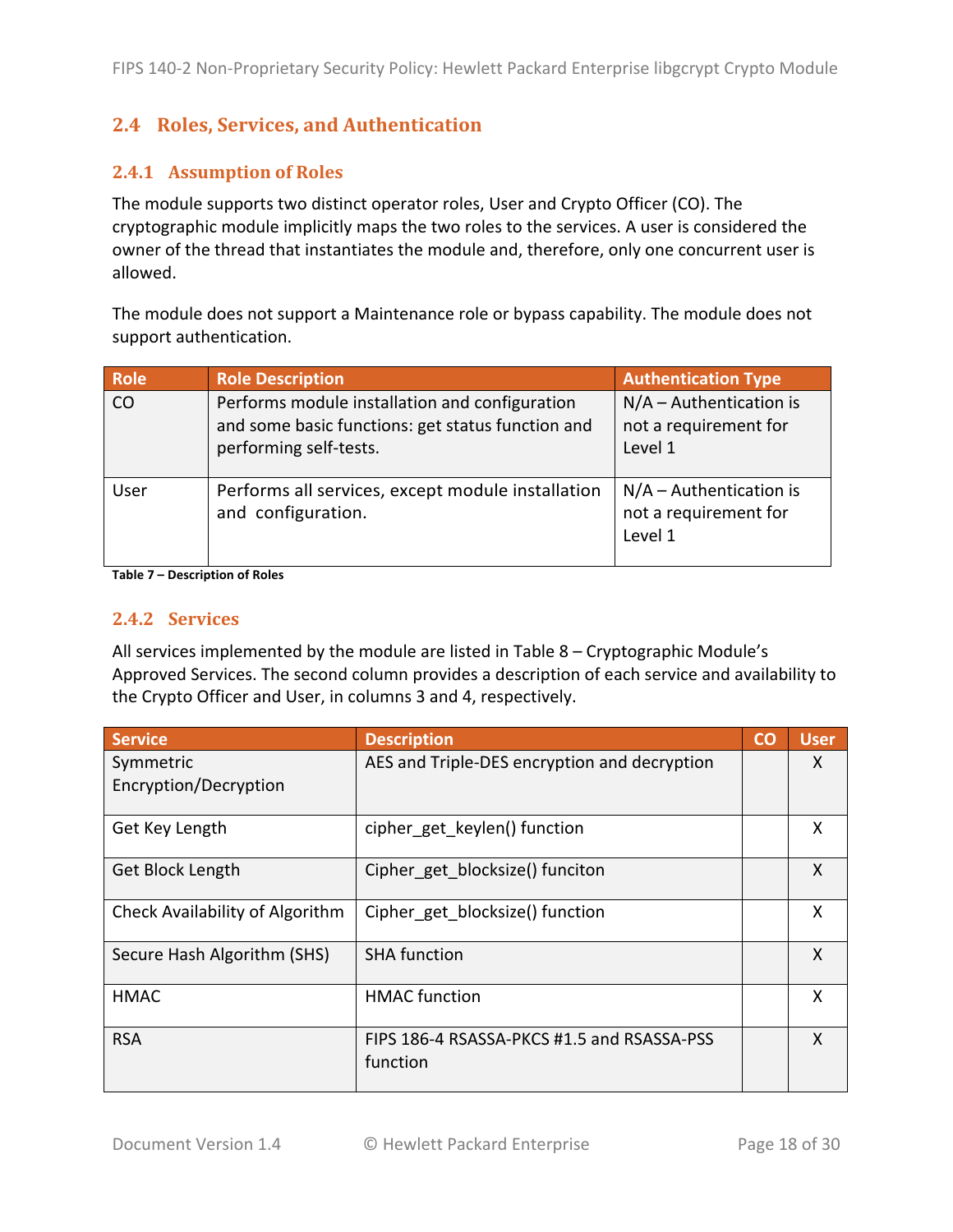| <b>Service</b>                                                               | <b>Description</b>                                                                                                                                                                                                                                                                                                                                                                 | CO           | <b>User</b>  |
|------------------------------------------------------------------------------|------------------------------------------------------------------------------------------------------------------------------------------------------------------------------------------------------------------------------------------------------------------------------------------------------------------------------------------------------------------------------------|--------------|--------------|
| <b>DSA</b>                                                                   | DSA FIPS 186-4 function                                                                                                                                                                                                                                                                                                                                                            |              | X            |
| <b>Generate Random Numbers</b>                                               | Fill buffer with length random bytes, function to<br>allocate a memory block consisting of nbytes of<br>random bytes, function to allocate a memory<br>block consisting of nbytes fresh random bytes<br>using a random quality as defined by level. This<br>function differs from gcry randomize() in that<br>the returned buffer is allocated in a "secure"<br>area of the memory |              | $\mathsf{X}$ |
| <b>Initialize Module</b>                                                     | Powering-up the module                                                                                                                                                                                                                                                                                                                                                             |              | $\mathsf{X}$ |
| Selftests                                                                    | Performs Known Answer Tests (KAT) and<br>Integrity check                                                                                                                                                                                                                                                                                                                           | $\mathsf{X}$ | $\mathsf{X}$ |
| <b>Zeroize Secure Memory</b>                                                 | Gcry free() or gcry xfree() functions                                                                                                                                                                                                                                                                                                                                              |              | X            |
| Release all Resources of<br><b>Context Created By</b><br>gcry_cipher_open()  | Zeroizes all sensitive information associated<br>with this cipher handle                                                                                                                                                                                                                                                                                                           |              | $\mathsf{X}$ |
| Release all Resources of Hash<br><b>Context Created by</b><br>gcry_md_open() | Zeroizes all sensitive information associated<br>with this cipher handle                                                                                                                                                                                                                                                                                                           |              | X            |
| Release the S-expression<br><b>Objects SEXP</b>                              | N/A                                                                                                                                                                                                                                                                                                                                                                                |              | X            |
| <b>Show Status</b>                                                           | N/A                                                                                                                                                                                                                                                                                                                                                                                | X            | X            |
| Installation and Configuration<br>of the Module                              | N/A                                                                                                                                                                                                                                                                                                                                                                                | X            |              |

**Table'8 – Cryptographic'Module's'Approved'Services**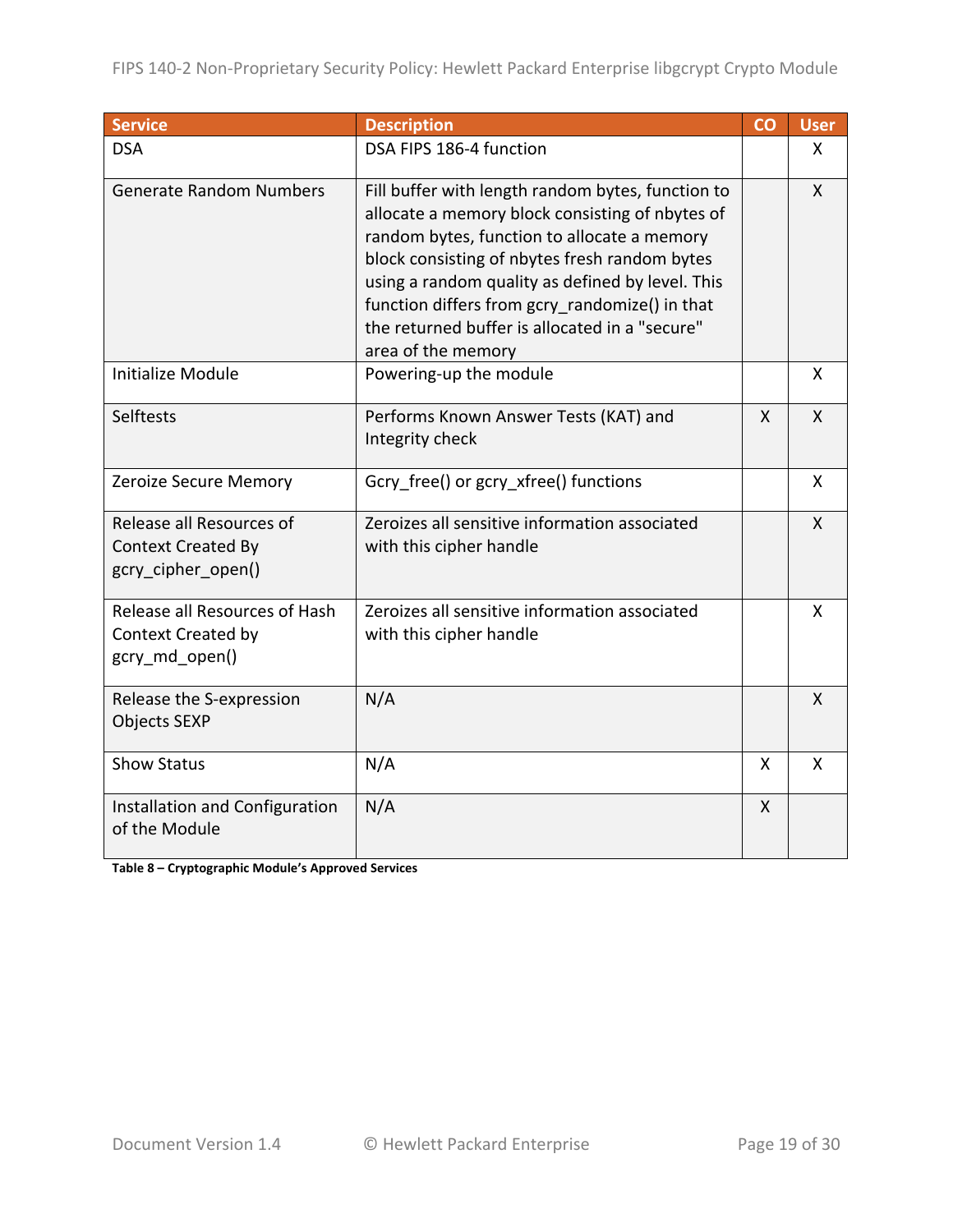Table  $9$  – CSP Access Rights within Services defines the relationship between access to CSPs and the different module services. The modes of access shown in the table are defined as:

 $R$  = Read: The module reads the CSP. The read access is typically performed before the module uses the CSP.

 $E =$  Execute: The module executes using the CSP.

 $W =$  Write: The module writes the CSP. The write access is typically performed after a CSP is imported into the module, when the module generates a CSP, or when the module overwrites an existing CSP.

**Z** = Zeroize: The module zeroizes the CSP.

| <b>Service</b>                  | <b>AES Keys</b> | Triple-DES Keys          | <b>DSA Private Keys</b> | <b>RSA Private Keys</b> | <b>DRBG Entropy</b><br>SP 800-90A<br><b>String</b> | <b>DRBG</b> Seed and<br>values (C and V<br>internal state<br>values) | <b>HMAC Keys</b> |
|---------------------------------|-----------------|--------------------------|-------------------------|-------------------------|----------------------------------------------------|----------------------------------------------------------------------|------------------|
| Symmetric Encryption/Decryption | <b>RWE</b>      | <b>RWE</b>               |                         |                         |                                                    |                                                                      |                  |
| Get Key Length                  |                 | $\overline{\phantom{a}}$ |                         |                         |                                                    |                                                                      |                  |
| Get Block Length                |                 |                          |                         |                         |                                                    |                                                                      |                  |
| Check Availability of Algorithm |                 | $\overline{\phantom{0}}$ |                         |                         |                                                    |                                                                      |                  |
| Secure Hash Algorithm (SHS)     |                 |                          |                         |                         |                                                    |                                                                      |                  |
| <b>HMAC</b>                     | $\blacksquare$  | $\overline{\phantom{0}}$ |                         |                         |                                                    |                                                                      | <b>RWE</b>       |
| <b>RSA</b>                      |                 |                          |                         | <b>RWE</b>              |                                                    |                                                                      |                  |
| <b>DSA</b>                      |                 | $\overline{a}$           | <b>RWE</b>              |                         |                                                    |                                                                      |                  |
| <b>Generate Random Numbers</b>  |                 |                          |                         |                         |                                                    | <b>WE</b>                                                            |                  |
| <b>Initialize Module</b>        |                 |                          |                         |                         |                                                    |                                                                      |                  |
| Selftests                       |                 |                          |                         |                         |                                                    |                                                                      |                  |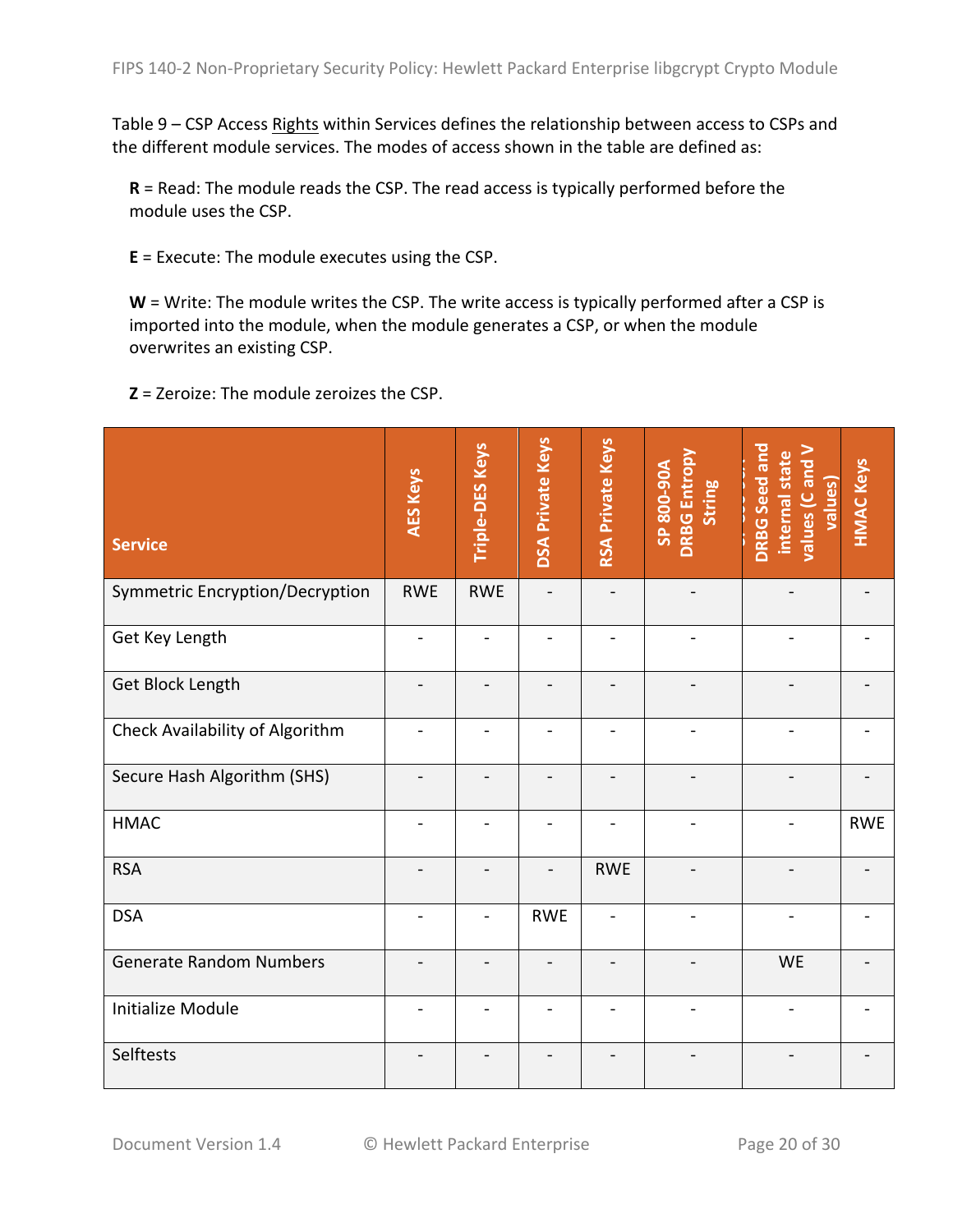| <b>Service</b>                                                         | <b>AES Keys</b> | Triple-DES Keys | <b>DSA Private Keys</b> | <b>RSA Private Keys</b> | <b>DRBG</b> Entropy<br>800-90A<br>String<br>S | <b>DRBG</b> Seed and<br>values (C and V<br>values)<br>internal state | <b>HMAC Keys</b> |
|------------------------------------------------------------------------|-----------------|-----------------|-------------------------|-------------------------|-----------------------------------------------|----------------------------------------------------------------------|------------------|
| Zeroize Secure Memory                                                  | Z               | Z               | Z                       | Z                       | Z                                             | Z                                                                    | Z                |
| Release all resources of connect<br>created by gcry_cipher_open()      | <b>WE</b>       | <b>WE</b>       |                         |                         |                                               |                                                                      |                  |
| Release all resources of hash<br>context created by<br>gcry_md_oopen() |                 |                 |                         |                         |                                               |                                                                      |                  |
| Release the S-expression objects<br><b>SEXP</b>                        |                 |                 | <b>RWE</b>              | <b>RWE</b>              |                                               |                                                                      |                  |
| <b>Show Status</b>                                                     |                 |                 |                         |                         |                                               |                                                                      |                  |
| Installation and Configuration on<br>the Module                        |                 |                 |                         |                         |                                               |                                                                      |                  |

Table 9 – CSP Access Rights within Services

# **2.5 Physical Security**

The module is a software-only module and does not have physical security mechanisms.

# **2.6 Operational Environment**

The module operates in a modifiable operational environment under the FIPS 140-2 Level 1 definitions. The module runs on a commercially available general-purpose operating system executing on the hardware specified below.

The operating system is restricted to a single operator (concurrent operators are explicitly excluded). The application that requests cryptographic services is the single user of the module, even when the application is serving multiple clients.

In FIPS Approved mode, the ptrace(2) system call, the debugger (gdb(l)). and strace(I) shall be not used.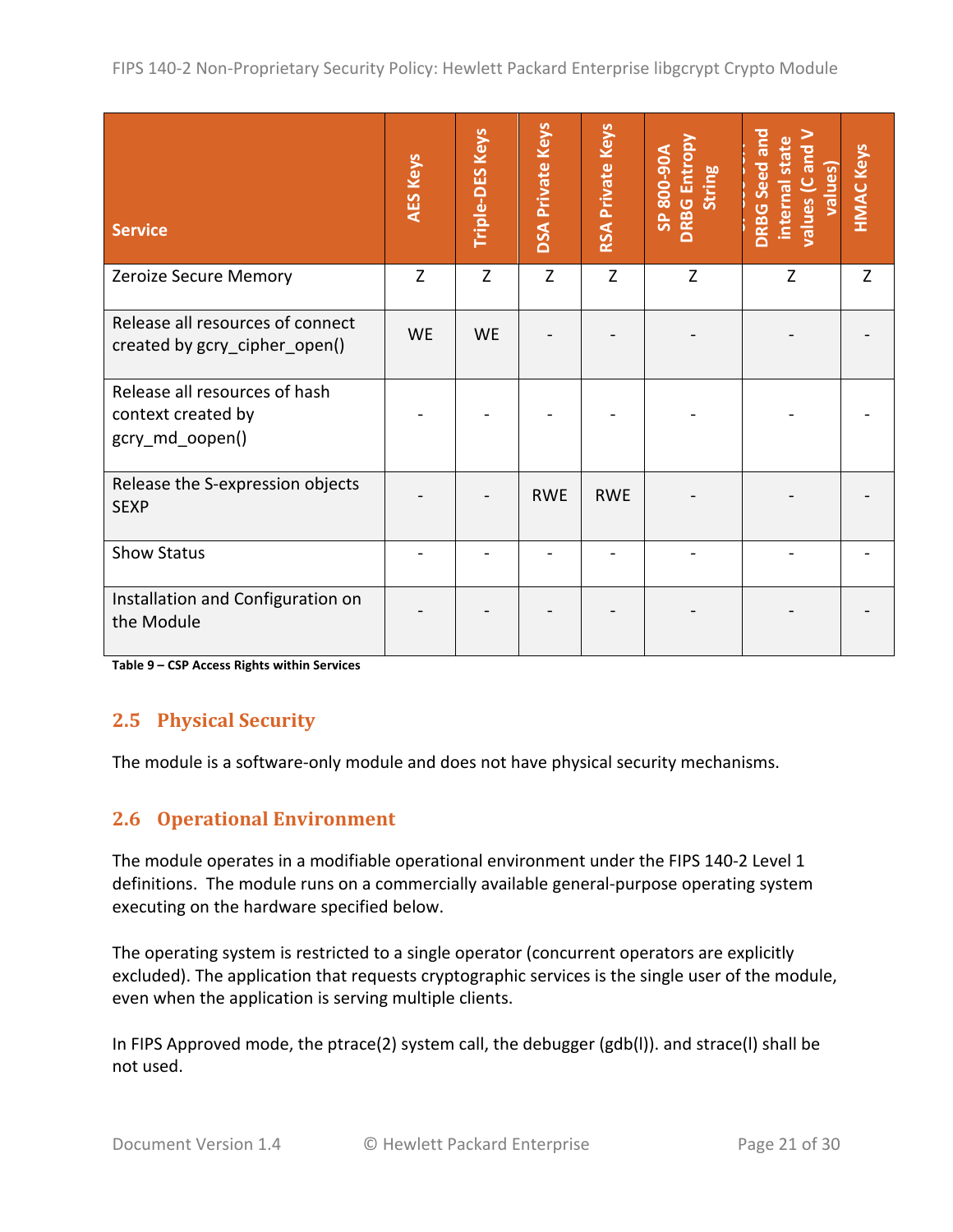The module was tested on the following platforms:

| <b>Hardware</b>    | <b>Processor</b>                         | <b>Operating System W/AES-NI</b> |     | <b>Without AES-NI</b> |
|--------------------|------------------------------------------|----------------------------------|-----|-----------------------|
| HP Proliant DL380p | Intel <sup>®</sup> Xeon <sup>®</sup> E5- | <b>Red Hat Enterprise</b>        | Yes | <b>Yes</b>            |
| Gen8               | 2600 v3 product                          | Linux $7.1$                      |     |                       |
|                    | family                                   |                                  |     |                       |

Table 10 - **FIPS Tested Configurations** 

The module also includes algorithm implementations using Processor Algorithm Acceleration (PAA) functions provided by the different processors supported, as shown in the following:

| <b>Processor</b>                                                                                                                                                                                                              | <b>Processor Algorithm</b><br><b>Acceleration (PAA) Function</b> | Cryptographic Module Implementation |  |  |  |  |
|-------------------------------------------------------------------------------------------------------------------------------------------------------------------------------------------------------------------------------|------------------------------------------------------------------|-------------------------------------|--|--|--|--|
| Intel x86                                                                                                                                                                                                                     | AES-NI                                                           | AES                                 |  |  |  |  |
| The state of the following continues the contract of the state of the state of the state of the state of the state of the state of the state of the state of the state of the state of the state of the state of the state of |                                                                  |                                     |  |  |  |  |

**Table'11 – PAA'Function'Implementations**

# 2.7 **Self-Tests**

The module performs power-up tests at module initialization to ensure that the module is not corrupted and that the cryptographic algorithms work as expected. The self-tests are performed without any user intervention.

While the module is performing the power-up tests, services are not available and input or output is not possible: the module is single-threaded and will not return to the calling application until the self-tests are completed successfully.

# **2.7.1 Power-Up Self-Tests**

| <b>Algorithm</b>     | <b>Test</b>                                      |
|----------------------|--------------------------------------------------|
|                      |                                                  |
| Triple-DES           | KAT, encryption and decryption tested separately |
| <b>AES 128</b>       | KAT, encryption and decryption tested separately |
| AES 192              | KAT, encryption and decryption tested separately |
| AES 256              | KAT, encryption and decryption tested separately |
| $SHA-1$              | <b>KAT</b>                                       |
| <b>SHA-224</b>       | <b>KAT</b>                                       |
| <b>SHA-256</b>       | <b>KAT</b>                                       |
| <b>SHA-384</b>       | <b>KAT</b>                                       |
| <b>SHA-512</b>       | <b>KAT</b>                                       |
| <b>HMAC SHA-1</b>    | <b>KAT</b>                                       |
| HMAC SHA-256         | <b>KAT</b>                                       |
| HMAC SHA-384         | <b>KAT</b>                                       |
| HMAC SHA-512         | <b>KAT</b>                                       |
| DRBG (Hash, HMAC and | <b>KAT</b>                                       |
| CTR-based)           |                                                  |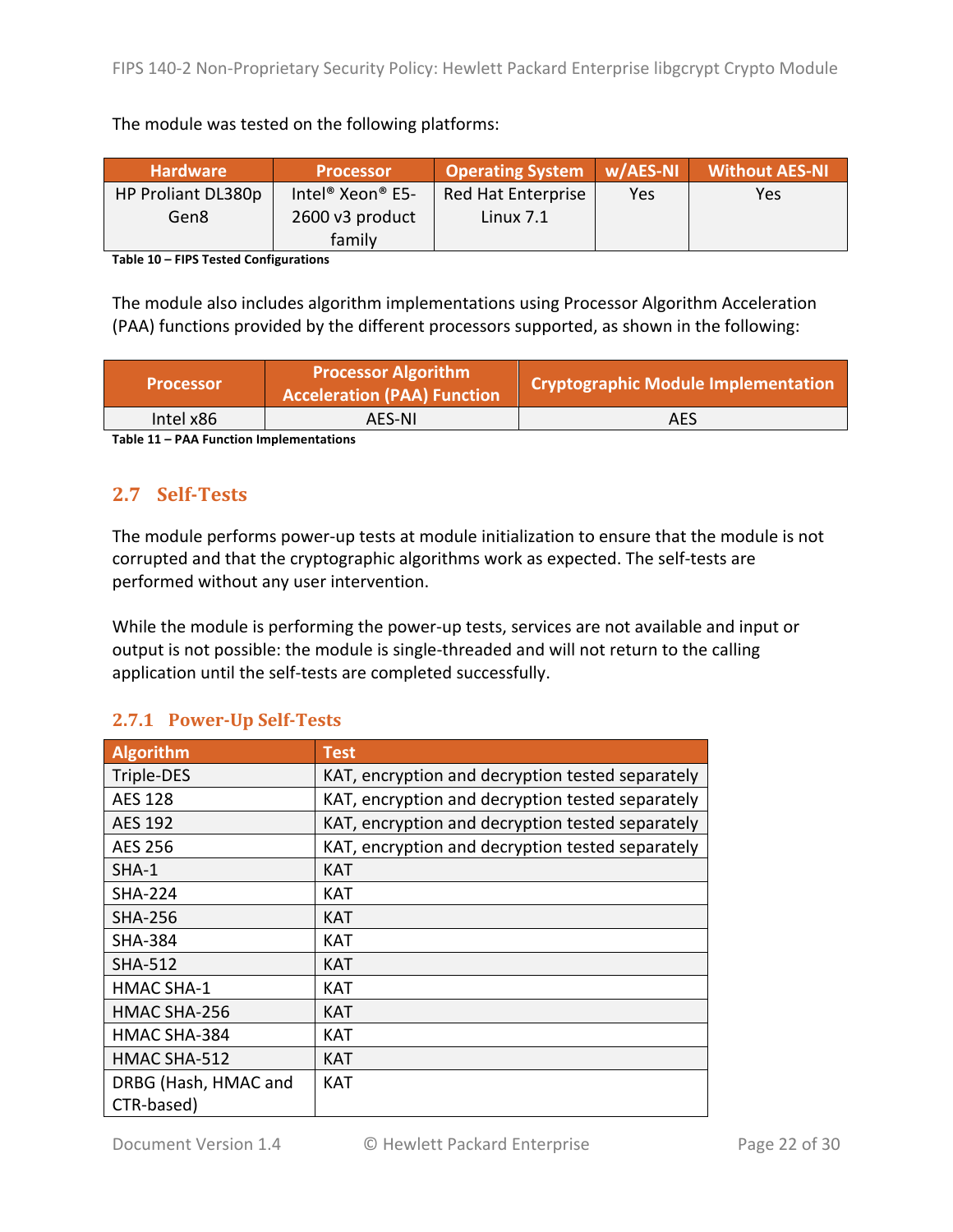| Algorithm                     | <b>Test</b>                              |
|-------------------------------|------------------------------------------|
| <b>RSA</b>                    | KAT of signature generation/verification |
| <b>DSA</b>                    | PCT of signature generation/verification |
| Module Integrity Test         | HMAC SHA-256                             |
| Toble 12 Dougly Un Colf Toots |                                          |

**Table'12 – Power=Up Self=Tests**

#### **2.7.2 On-Demand self-tests**

The module provides the Self-Test service to perform self-tests on demand. This service performs the same cryptographic algorithm tests executed during power-up, plus some extended self-tests, such as testing additional block chaining modes. During the execution of the on-demand self-tests, services are not available and no data output or input is possible. To invoke the on-demand self-tests, the user can invoke the gcry\_control(GCRYCTL\_SELFTEST) command.

#### **2.7.3 Conditional Self-Tests**

The module implements the following conditional self-tests upon key generation, or random number generation (respectively):

| <b>Test Target</b> | <b>Description</b>                                                                   |
|--------------------|--------------------------------------------------------------------------------------|
| <b>DRBG</b>        | The continuous random number test is only used in FIPS mode. The RNG                 |
|                    | generates random numbers per block size depending on the underlying DRBG             |
|                    | type (CTR; HMAC or Hash); the first block generated per context is saved in the      |
|                    | context and another block is generated to be returned to the caller. Each            |
|                    | block is compared against the saved block and then stored in the context. If a       |
|                    | duplicated block is detected, an error is signaled and the library is put into the   |
|                    | "Fatal-Error" state. (random/drbg.c:cdrbg_fips_continuous_test)                      |
| <b>DSA</b>         | The test uses a random number of the size of the q parameter to create a             |
|                    | signature and then checks that the signature verification is successful. As a        |
|                    | second signing test, the data is modified by incrementing its value and then is      |
|                    | verified against the signature with the expected result that the verification fails. |
|                    | (cipher/dsa.c:test keys())                                                           |
| <b>RSA</b>         | The test creates a random number of the size of p-64 bits and encrypts this          |
|                    | value with the public key. Then the test checks that the encrypted value does        |
|                    | not match the plaintext value. The test decrypts the ciphertext value and checks     |
|                    | that it matches the original plaintext. The test will then generate another          |
|                    | random plaintext, sign it, modify the signature by incrementing its value by 1,      |
|                    | and verify that the signature verification fails. (cipher/rsa.c:test_keys())         |

**Table 13 – Conditional Self-Tests**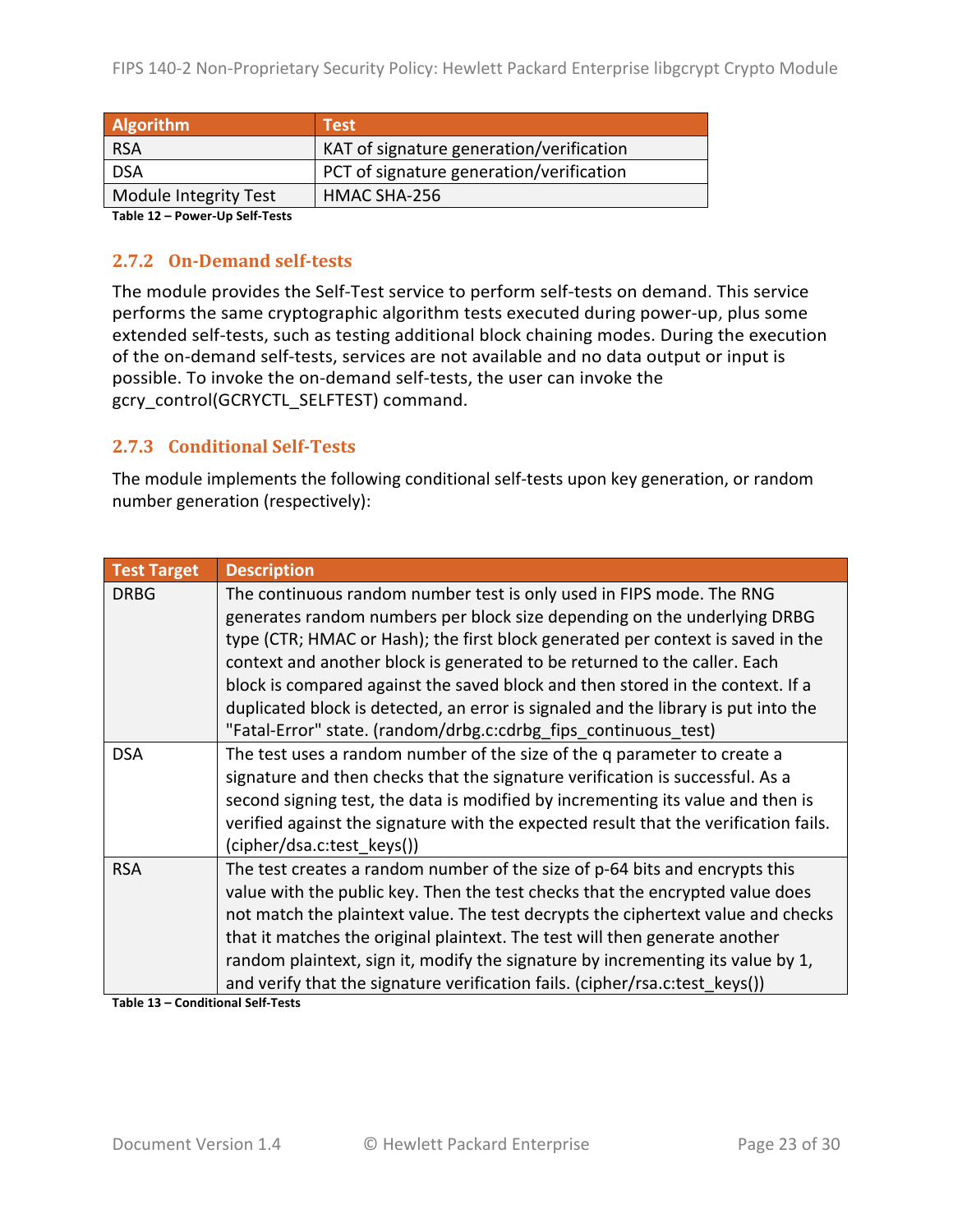#### **2.8 Mitigation of Other Attacks**

libgcrypt uses a blinding technique for RSA decryption to mitigate real world timing attacks over a network: Instead of using the RSA decryption directly, a blinded value ( $y = x \cdot r''$  mod is decrypted and the unblinded value  $(x' = y'' \cdot r1 \mod n)$  returned. The blinding value "r" is random value with the size of the modulus "n" and generated with 'GCRY\_WEAK\_RANDOM' random level.

Weak Triple-DES keys are detected as follows:

In DES there are 64 known keys which are weak because they produce only one, two, or four different subkeys in the subkey scheduling process. The keys in this table have all their parity bits cleared.

```
static byte weak keys[64][8] ={
{ 0x00, 0x00, 0x00, 0x00, 0x00, 0x00, 0x00, 0x00 }, /*w*/ 
{ 0x00, 0x00, 0x1e, 0x1e, 0x00, 0x00, 0x0e, 0x0e },
{ 0x00, 0x00, 0xe0, 0xe0, 0x00, 0x00, 0xf0, 0xf0 },
{ 0x00, 0x00, 0xfe, 0xfe, 0x00, 0x00, 0xfe, 0xfe }, 
{ 0x00, 0x1e, 0x00, 0x1e, 0x00, 0x0e, 0x00, 0x0e }, /*sw*/ 
{ 0x00, 0x1e, 0x1e, 0x00, 0x00, 0x0e, 0x0e, 0x00 },
{ 0x00, 0x1e, 0xe0, 0xfe, 0x00, 0x0e, 0xf0, 0xfe },
{ 0x00, 0x1e, 0xfe, 0xe0, 0x00, 0x0e, 0xfe, 0xf0 }, 
{ 0x00, 0xe0, 0x00, 0xe0, 0x00, 0xf0, 0x00, 0xf0 }, /*sw*/ 
{ 0x00, 0xe0, 0x1e, 0xfe, 0x00, 0xf0, 0x0e, 0xfe },
{ 0x00, 0xe0, 0xe0, 0x00, 0x00, 0xf0, 0xf0, 0x00 },
{ 0x00, 0xe0, 0xfe, 0x1e, 0x00, 0xf0, 0xfe, 0x0e }, 
{ 0x00, 0xfe, 0x00, 0xfe, 0x00, 0xfe, 0x00, 0xfe }, /*sw*/ 
{ 0x00, 0xfe, 0x1e, 0xe0, 0x00, 0xfe, 0x0e, 0xf0 },
{ 0x00, 0xfe, 0xe0, 0x1e, 0x00, 0xfe, 0xf0, 0x0e },
{ 0x00, 0xfe, 0xfe, 0x00, 0x00, 0xfe, 0xfe, 0x00 }, 
{ 0x1e, 0x00, 0x00, 0x1e, 0x0e, 0x00, 0x00, 0x0e },
{ 0x1e, 0x00, 0x1e, 0x00, 0x0e, 0x00, 0x0e, 0x00 }, /*sw*/ 
{ 0x1e, 0x00, 0xe0, 0xfe, 0x0e, 0x00, 0xf0, 0xfe },
{ 0x1e, 0x00, 0xfe, 0xe0, 0x0e, 0x00, 0xfe, 0xf0 },
{ 0x1e, 0x1e, 0x00, 0x00, 0x0e, 0x0e, 0x00, 0x00 },
{ 0x1e, 0x1e, 0x1e, 0x1e, 0x0e, 0x0e, 0x0e, 0x0e }, /*w*/ 
{ 0x1e, 0x1e, 0xe0, 0xe0, 0x0e, 0x0e, 0xf0, 0xf0 },
{ 0x1e, 0x1e, 0xfe, 0xfe, 0x0e, 0x0e, 0xfe, 0xfe },
{ 0x1e, 0xe0, 0x00, 0xfe, 0x0e, 0xf0, 0x00, 0xfe },
{ 0x1e, 0xe0, 0x1e, 0xe0, 0x0e, 0xf0, 0x0e, 0xf0 }, /*sw*/ 
{ 0x1e, 0xe0, 0xe0, 0x1e, 0x0e, 0xf0, 0xf0, 0x0e },
{ 0x1e, 0xe0, 0xfe, 0x00, 0x0e, 0xf0, 0xfe, 0x00 },
{ 0x1e, 0xfe, 0x00, 0xe0, 0x0e, 0xfe, 0x00, 0xf0 },
{ 0x1e, 0xfe, 0x1e, 0xfe, 0x0e, 0xfe, 0x0e, 0xfe }, /*sw*/ 
{ 0x1e, 0xfe, 0xe0, 0x00, 0x0e, 0xfe, 0xf0, 0x00 },
{ 0x1e, 0xfe, 0xfe, 0x1e, 0x0e, 0xfe, 0xfe, 0x0e },
{ 0xe0, 0x00, 0x00, 0xe0, 0xf0, 0x00, 0x00, 0xf0 },
{ 0xe0, 0x00, 0x1e, 0xfe, 0xf0, 0x00, 0x0e, 0xfe },
{ 0xe0, 0x00, 0xe0, 0x00, 0xf0, 0x00, 0xf0, 0x00 }, /*sw*/ 
{ 0xe0, 0x00, 0xfe, 0x1e, 0xf0, 0x00, 0xfe, 0x0e },
{ 0xe0, 0x1e, 0x00, 0xfe, 0xf0, 0x0e, 0x00, 0xfe },
```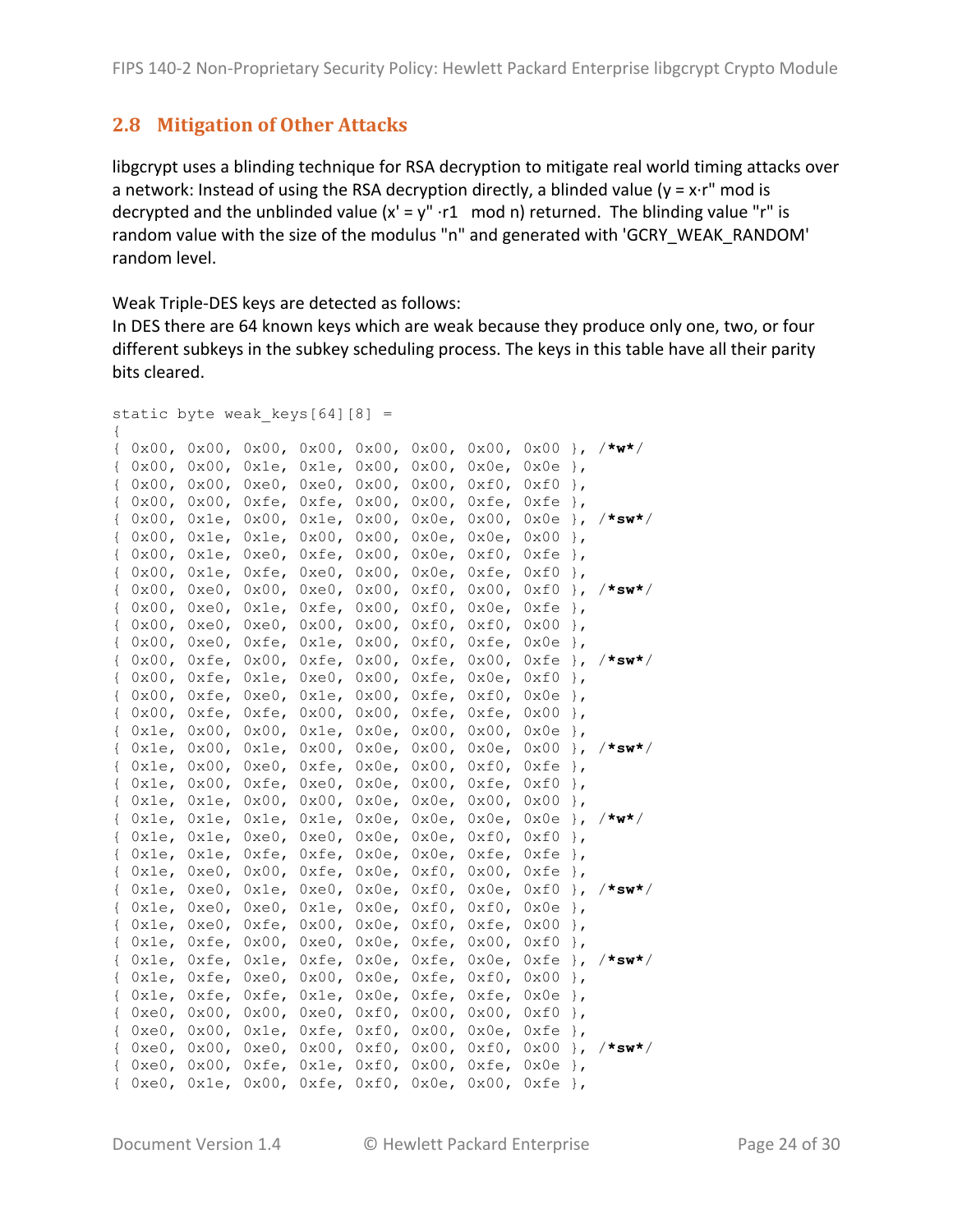|  |  | { 0xe0, 0x1e, 0x1e, 0xe0, 0xf0, 0x0e, 0x0e, 0xf0 },                                        |  |  |                                                                                                |
|--|--|--------------------------------------------------------------------------------------------|--|--|------------------------------------------------------------------------------------------------|
|  |  |                                                                                            |  |  |                                                                                                |
|  |  | { 0xe0, 0x1e, 0xfe, 0x00, 0xf0, 0x0e, 0xfe, 0x00 },                                        |  |  |                                                                                                |
|  |  | { 0xe0, 0xe0, 0x00, 0x00, 0xf0, 0xf0, 0x00, 0x00 },                                        |  |  |                                                                                                |
|  |  | $\{$ OxeO, OxeO, Oxle, Oxle, OxfO, OxfO, OxOe, OxOe $\}$ ,                                 |  |  |                                                                                                |
|  |  | { 0xe0, 0xe0, 0xe0, 0xe0, 0xf0, 0xf0, 0xf0, 0xf0 }, /*w*/                                  |  |  |                                                                                                |
|  |  | { $0xe0$ , $0xe0$ , $0xfe$ , $0xfe$ , $0xf0$ , $0xf0$ , $0xfe$ , $0xfe$ },                 |  |  |                                                                                                |
|  |  | { $0xe0$ , $0xfe$ , $0x00$ , $0x1e$ , $0xf0$ , $0xfe$ , $0x00$ , $0x0e$ },                 |  |  |                                                                                                |
|  |  | { 0xe0, 0xfe, 0x1e, 0x00, 0xf0, 0xfe, 0x0e, 0x00 },                                        |  |  |                                                                                                |
|  |  |                                                                                            |  |  | { 0xe0, 0xfe, 0xe0, 0xfe, 0xf0, 0xfe, 0xf0, 0xfe                       },      /* <b>sw*</b> / |
|  |  | { 0xe0, 0xfe, 0xfe, 0xe0, 0xf0, 0xfe, 0xfe, 0xf0 },                                        |  |  |                                                                                                |
|  |  | { $0xfe$ , $0x00$ , $0x00$ , $0xfe$ , $0xfe$ , $0x00$ , $0x00$ , $0xfe$ },                 |  |  |                                                                                                |
|  |  | { $0xfe$ , $0x00$ , $0x1e$ , $0xe0$ , $0xfe$ , $0x00$ , $0x0e$ , $0xf0$ },                 |  |  |                                                                                                |
|  |  | { 0xfe, 0x00, 0xe0, 0x1e, 0xfe, 0x00, 0xf0, 0x0e },                                        |  |  |                                                                                                |
|  |  |                                                                                            |  |  | { 0xfe, 0x00, 0xfe, 0x00, 0xfe, 0x00, 0xfe, 0x00 }, /*sw*/                                     |
|  |  | { 0xfe, 0x1e, 0x00, 0xe0, 0xfe, 0x0e, 0x00, 0xf0 },                                        |  |  |                                                                                                |
|  |  | { Oxfe, Ox1e, Ox1e, Oxfe, Oxfe, Ox0e, Ox0e, Oxfe },                                        |  |  |                                                                                                |
|  |  | $\{ 0xfe, 0x1e, 0xe0, 0x00, 0xfe, 0x0e, 0xf0, 0x00 \},$                                    |  |  |                                                                                                |
|  |  |                                                                                            |  |  | { 0xfe, 0x1e, 0xfe, 0x1e, 0xfe, 0x0e, 0xfe, 0x0e                         }, /*sw*/             |
|  |  | $\{ 0xfe, 0xe0, 0x00, 0x1e, 0xfe, 0xf0, 0x00, 0x0e \},$                                    |  |  |                                                                                                |
|  |  | { $0xfe$ , $0xe0$ , $0x1e$ , $0x00$ , $0xfe$ , $0xf0$ , $0x0e$ , $0x00$ },                 |  |  |                                                                                                |
|  |  | { $0xfe$ , $0xe0$ , $0xe0$ , $0xfe$ , $0xfe$ , $0xf0$ , $0xf0$ , $0xfe$ },                 |  |  |                                                                                                |
|  |  |                                                                                            |  |  | { 0xfe, 0xe0, 0xfe, 0xe0, 0xfe, 0xf0, 0xfe, 0xf0 }, /*sw*/                                     |
|  |  | { $0xfe$ , $0xfe$ , $0x00$ , $0x00$ , $0xfe$ , $0xfe$ , $0x00$ , $0x00$ },                 |  |  |                                                                                                |
|  |  | { $0$ xfe, $0$ xfe, $0$ x1e, $0$ x1e, $0$ xfe, $0$ xfe, $0$ x0e, $0$ x0e $\}$ ,            |  |  |                                                                                                |
|  |  | { $0$ xfe, $0$ xfe, $0$ xe $0$ , $0$ xe $0$ , $0$ xfe, $0$ xfe, $0$ xf $0$ , $0$ xf $0$ }, |  |  |                                                                                                |
|  |  |                                                                                            |  |  | { 0xfe, 0xfe, 0xfe, 0xfe, 0xfe, 0xfe, 0xfe, 0xfe } /*w*/ };                                    |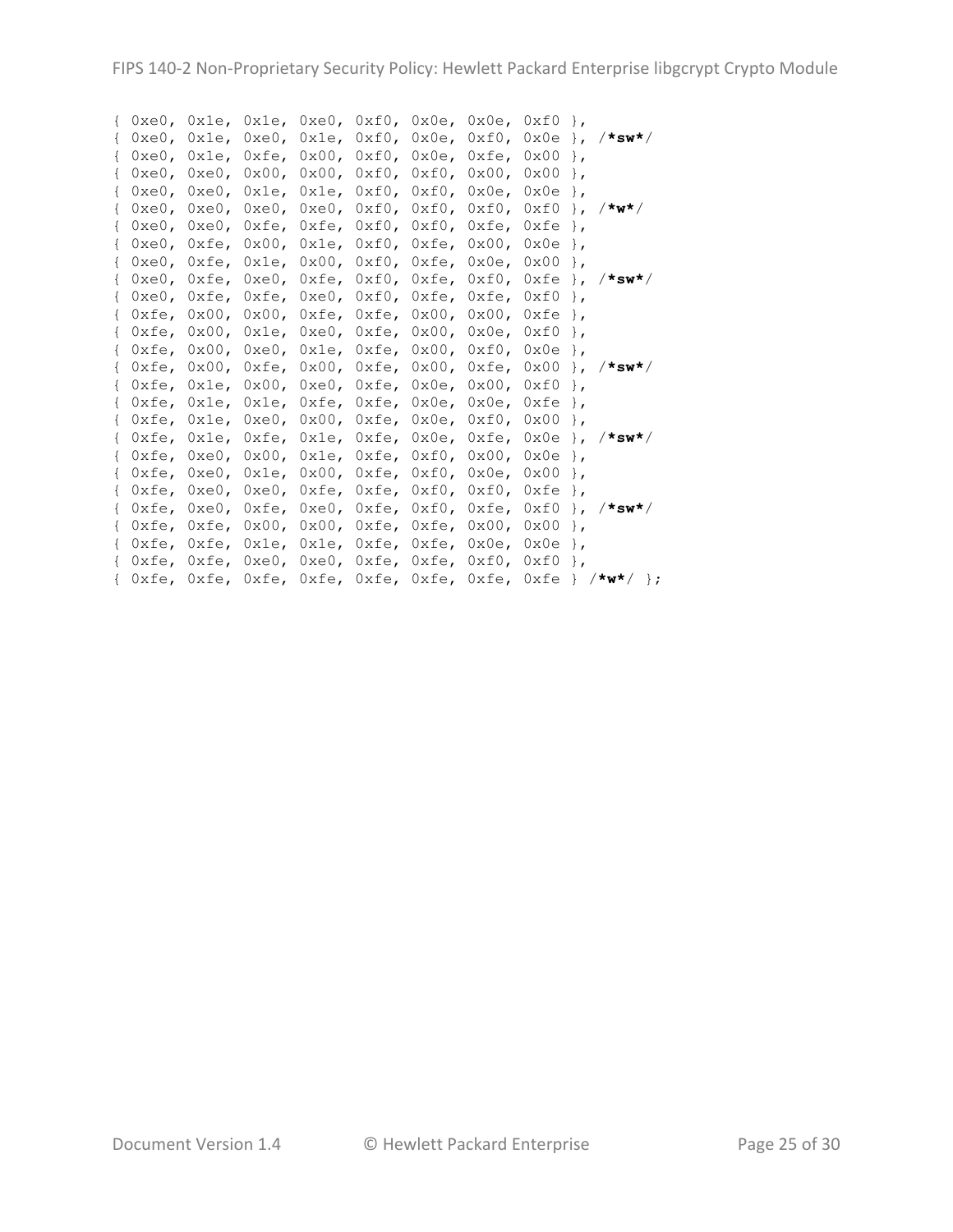# **3 Security Rules and Guidance**

# **3.1 Crypto Officer Guidance**

The version of the RPMs containing the FIPS validated Module is stated in Section 1 above.

The RPM package of the Module can be installed by standard tools recommended for the installation of RPM packages on a Red Hat Enterprise Linux system (for example, yum, rpm, and the RHN remote management tool).

For proper operation of the in-module integrity verification, the prelink has to be disabled. This can be done by setting PRELINKING=no in the /etc/sysconfig/prelink configuration file. If the libraries were already prelinked, the prelink should be undone on all the system files using the 'prelink -u -a' command.

The ciphers listed in Table 7 are not allowed to be used.

To bring the Module into FIPS Approved mode, perform the following:

1. Install the dracut-fips package:

```
 # yum install dracut-fips
```
2. Recreate the INITRAMFS image:

# dracut -f

After regenerating the initramfs, the Crypto Officer has to append the following string to the kernel command line by changing the setting in the boot loader:

fips=1

If /boot or /boot/efi resides on a separate partition, the kernel parameter boot=<partition of /boot or /boot/efi> must be supplied. The partition can be identified with the command "df /boot"

or

"df /boot/efi"

respectively. For example:

| \$ df /boot |           |       |           |      |            |
|-------------|-----------|-------|-----------|------|------------|
| Filesystem  | 1K-blocks | Used  | Available | Use% | Mounted on |
| /dev/sda1   | 233191    | 30454 | 190296    | 14%  | /boot.     |

The partition of /boot is located on /dev/sda1 in this example. Therefore, the following string needs to be appended to the kernel command line:

```
 "boot=/dev/sda1"
```
Reboot to apply these settings.

Because FIPS 140-2 has certain restrictions on the use of cryptography which are not always wanted, the Module needs to be put into FIPS Approved mode explicitly: if the file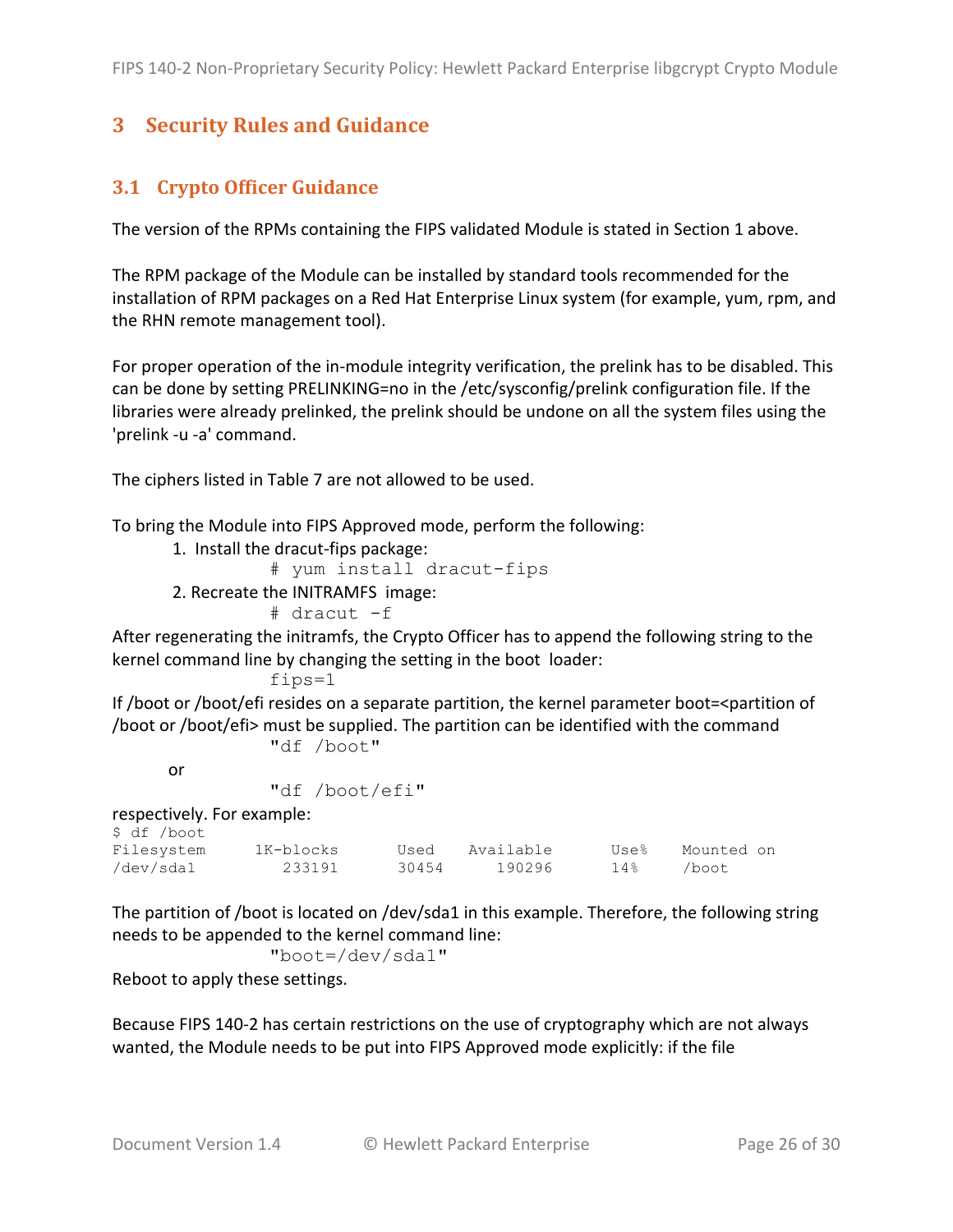/proc/sys/crypto/fips enabled exists and contains a numeric value other than 0, the Module is put into FIPS Approved mode at initialization time. This is the mechanism recommended for ordinary use, activated by using the fips=1 option in the boot loader, as described above.

If an application that uses the Module for its cryptography is put into a chroot environment, the Crypto Officer must ensure one of the above methods is available to the Module from within the chroot environment to ensure entry into FIPS Approved mode. Failure to do so will not allow the application to properly enter FIPS Approved mode.

Once the Module has been put into FIPS Approved mode, it is not possible to switch back to standard mode without terminating the process first.

Because FIPS 140-2 has certain restrictions on the use of cryptography which are not always wanted, libgcrypt needs to be put into FIPS mode explicitly. To switch libgcrypt into this mode, the file /proc/sys/crypto/fips\_enabled must contain a numeric value other than 0. If the application requests FIPS mode, use the control command

gcry\_control(GCRYCTL\_FORCE\_FIPS\_MODE).

This must be done prior to any initialization (i.e. before the gcry check version() function).

Once libgcrypt has been put into FIPS mode, it is not possible to switch back to standard mode without terminating the process first. If the logging verbosity level of libgcrypt has been set to at least 2, the state transitions and the self-tests are logged.

#### **3.2 User)Guidance**

Applications using libgcrypt need to call

gcry\_control (GCRYCTL\_INITIALIZATION\_FINISHED, O) after initialization is done: that ensures that the DRBG is properly seeded, among others. gcry\_control (GCRYCTL\_TERM\_SECMEM) needs to be called before the process is

terminated. The function gcry set allocation handler() may not be used.

The user must not call malloc/free to create/release space for keys, let libgcrypt manage space for keys, which will ensure that the key memory is overwritten before it is released.

See the documentation file  $doc/gcrypt.texi$  within the source code tree for complete instructions for use.

The information pages are included within the developer package. The user can find the documentation at the following location after having installed the developer package:

```
/usr/share/info/gcrypt.info-1.gz
/usr/share/info/gcrypt.info-2.gz
/usr/share/info/gcrypt.info.gz
```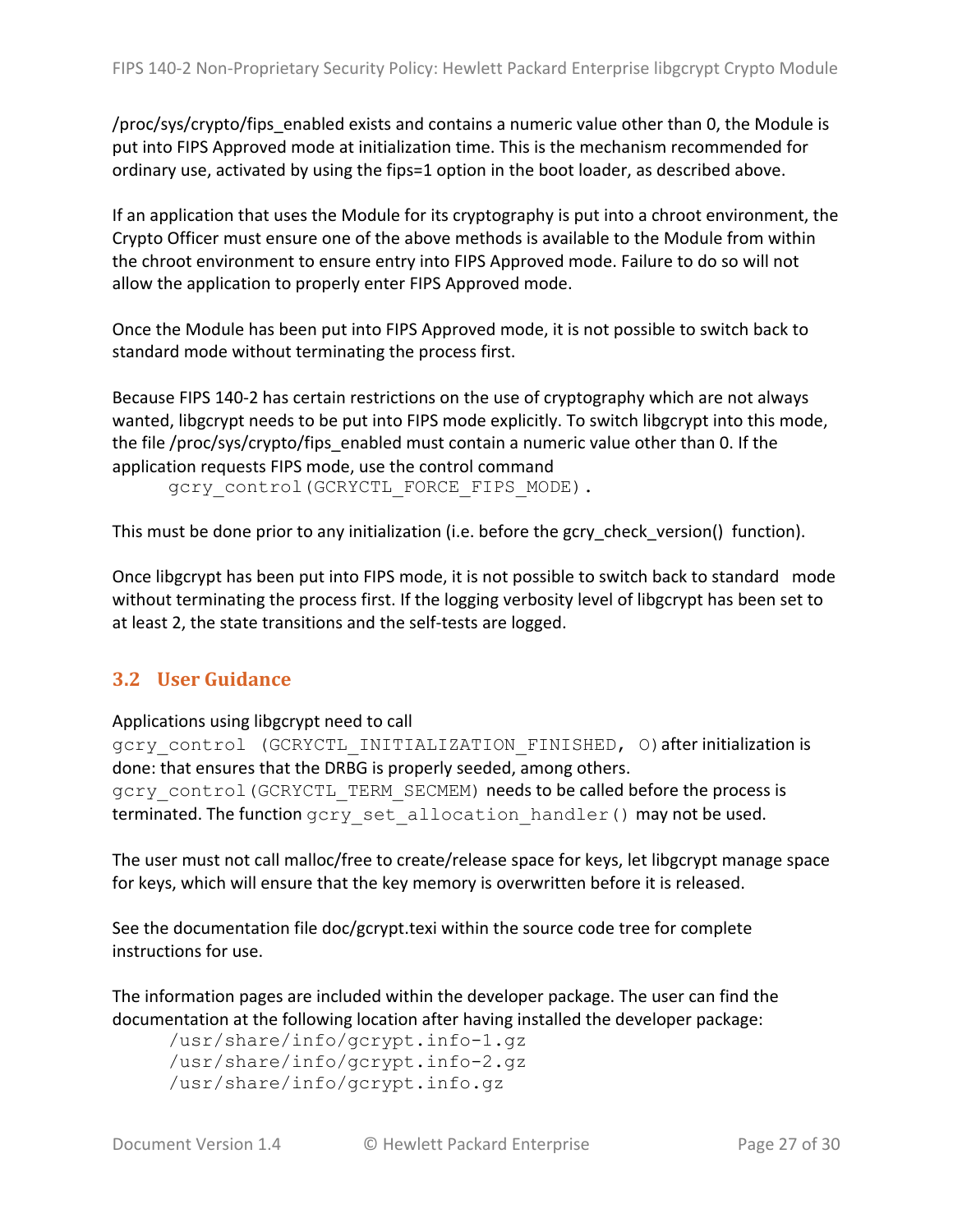#### **3.2.1'Three=key'Triple=DES**

It is the calling application's responsibility to make sure that the three keys k1, k2 and k3 are independent. Two-key triple-DES usage will bring the module into the non-Approved mode of operation implicitly.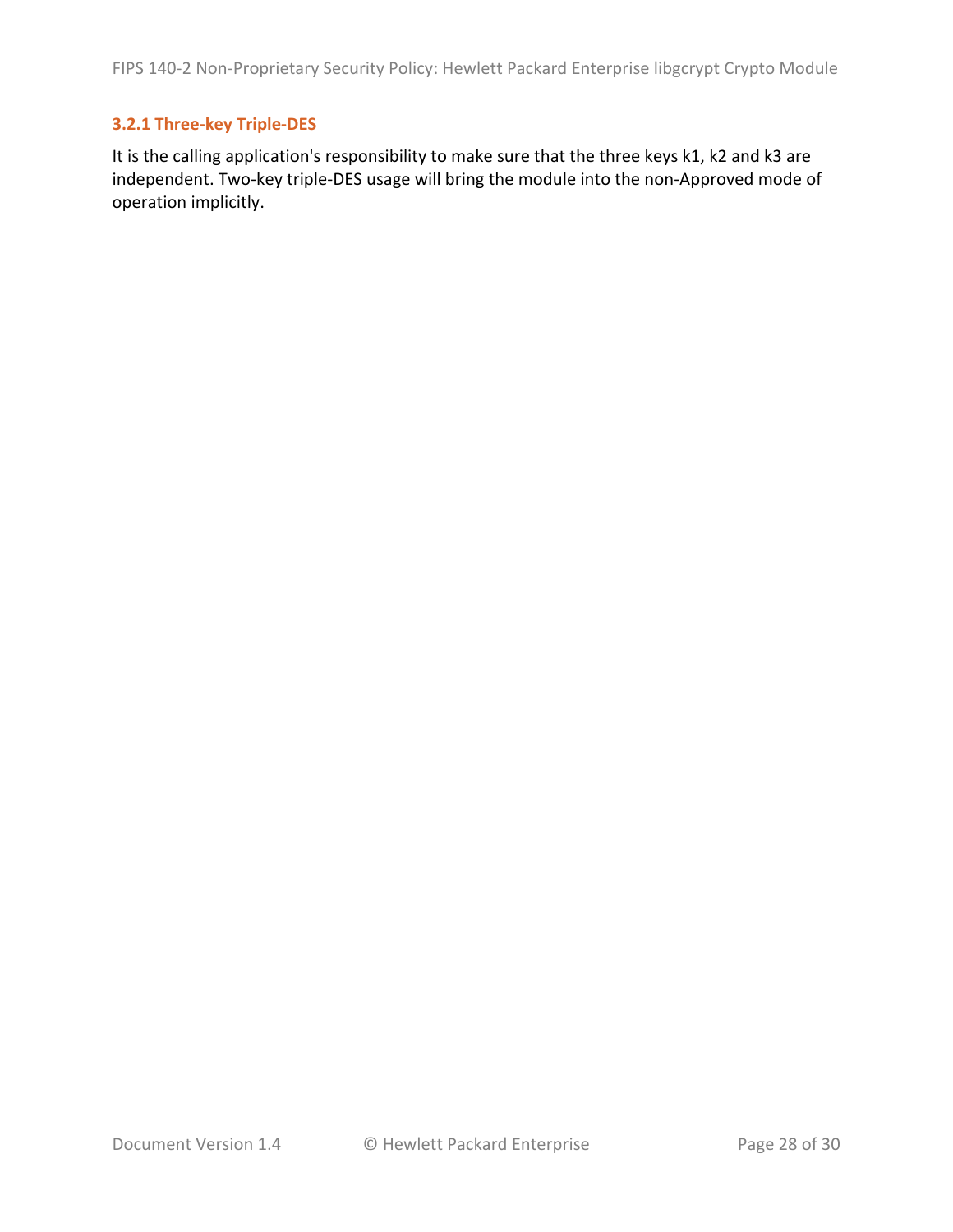# **4 References** and Acronyms

#### **4.1 References**

| <b>Abbreviation</b> | <b>Full Specification Name</b>                                        |
|---------------------|-----------------------------------------------------------------------|
| <b>FIPS 140-2</b>   | Security Requirements for Cryptographic modules, May 25, 2001         |
| <b>FIPS 180-4</b>   | <b>Secure Hash Standard (SHS)</b>                                     |
| <b>FIPS 186-4</b>   | Digital Signature Standard (DSS)                                      |
| <b>FIPS 197</b>     | <b>Advanced Encryption Standard</b>                                   |
| FIPS 198-1          | The Keyed-Hash Message Authentication Code (HMAC)                     |
| IG                  | Implementation Guidance for FIPS PUB 140-2 and the Cryptographic      |
|                     | <b>Module Validation Program</b>                                      |
| <b>PKCS#1 v2.1</b>  | RSA Cryptography Standard                                             |
| SP 800-38A          | Recommendation for Block Cipher Modes of Operation: Three Variants of |
|                     | <b>Ciphertext Stealing for CBC Mode</b>                               |
| SP 800-56B          | Recommendation for Pair-Wise Key Establishment Schemes Using Integer  |
|                     | <b>Factorization Cryptography</b>                                     |
| SP 800-67           | Recommendation for the Triple Data Encryption Algorithm (TDEA) Block  |
|                     | Cipher                                                                |
| SP 800-89           | Recommendation for Obtaining Assurances for Digital Signature         |
|                     | <b>Applications</b>                                                   |
| SP 800-90A          | Recommendation for Random Number Generation Using Deterministic       |
|                     | <b>Random Bit Generators</b>                                          |

**Table'14 – References**

#### **4.2 Acronyms**

The following table defines acronyms found in this document:

| <b>Acronym</b> | <b>Term</b>                                |
|----------------|--------------------------------------------|
| <b>AES</b>     | <b>Advanced Encryption Standard</b>        |
| <b>API</b>     | <b>Application Programming Interface</b>   |
| <b>CAVP</b>    | Cryptographic Algorithm Validation Program |
| <b>CBC</b>     | <b>Cipher-Block Chaining</b>               |
| <b>CFB</b>     | <b>Cipher Feedback Mode</b>                |
| <b>CMVP</b>    | Cryptographic Module Validation Program    |
| CO             | Crypto Officer                             |
| <b>CSP</b>     | <b>Critical Security Parameter</b>         |
| <b>CTR</b>     | Counter-mode                               |
| <b>DES</b>     | Data Encryption Standard                   |
| <b>DRAM</b>    | <b>Dynamic Random Access Memory</b>        |
| <b>DRBG</b>    | Deterministic Random Bit Generator         |
| <b>DSA</b>     | Digital Signature Algorithm                |